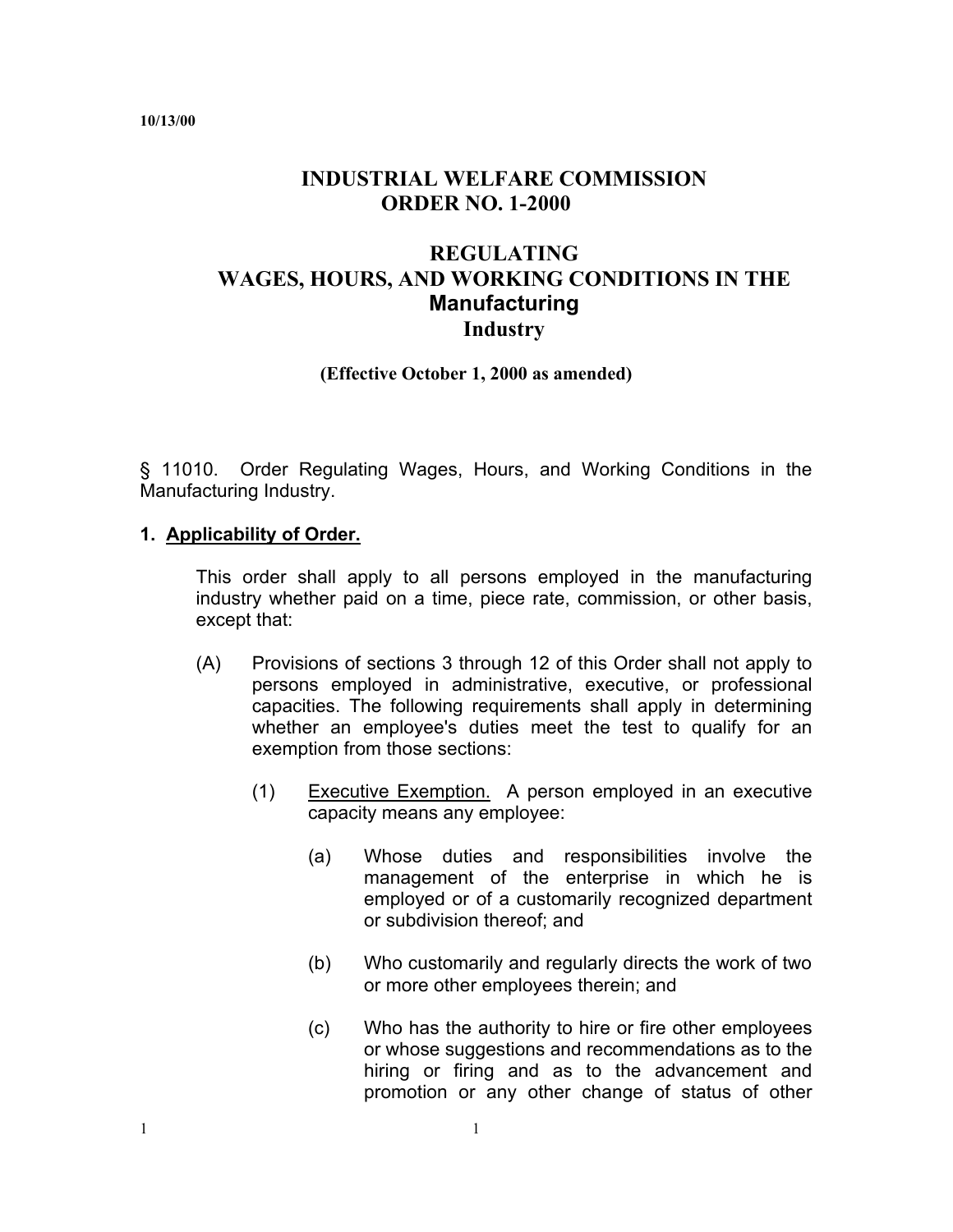employees will be given particular weight; and

- (d) Who customarily and regularly exercises discretion and independent judgment, and
- (e) Who is primarily engaged in duties which meet the test of the exemption. The activities constituting exempt work and non-exempt work shall be construed in the same manner as such items are construed in the following regulations under the Fair Labor Standards Act effective as of the date of this order: 29 C.F.R. §§ 541.102, 541.104-111, 541.115-116. Exempt work shall include, for example, all work that is directly and closely related to exempt work and work which is properly viewed as a means for carrying out exempt functions. The work actually performed by the employee during the course of the work week must, first and foremost, be examined and the amount of time the employee spends on such work, together with the employer's realistic expectations and the realistic requirements of the job, shall be considered in determining whether the employee satisfies this requirement.
- (f) Such an employee must also earn a monthly salary equivalent to no less than two times the state minimum wage for full-time employment. Full-time employment is defined in Labor Code § 515(c) as 40 hours per week.
- (2) Administrative Exemption. A person employed in an administrative capacity means any employee:
	- (a) Whose duties and responsibilities involve either:
		- (1) The performance of office or non-manual work directly related to management policies or general business operations of his employer or his employer's customers, or
		- (2) The performance of functions in the administration of a school system, or educational establishment or institution, or of a department of subdivision thereof, in work directly related to the academic instruction or training carried on therein; and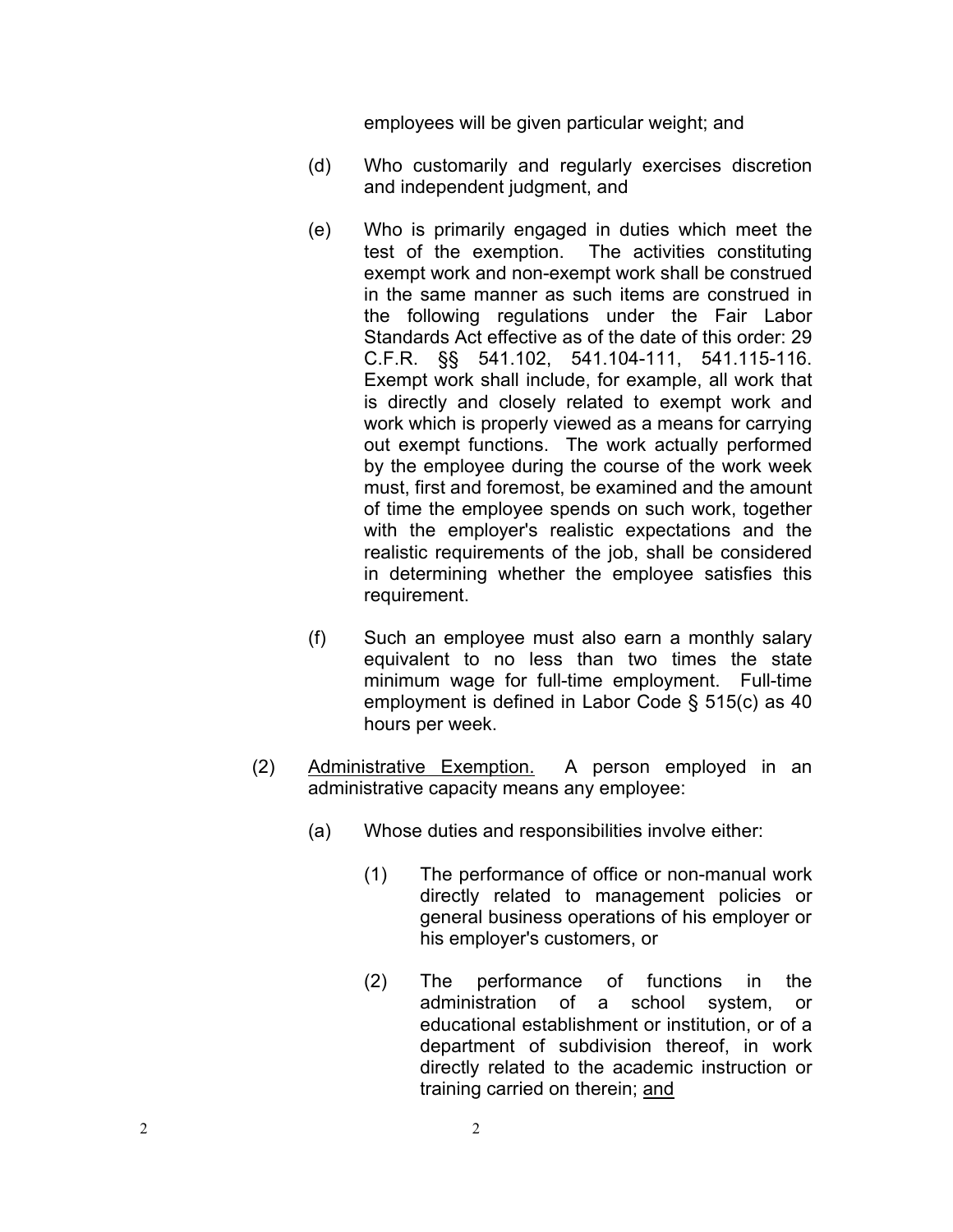- (b) Who customarily and regularly exercises discretion and independent judgment; and
- (c) (1) Who regularly and directly assists a proprietor, or an employee employed in a bona fide executive or administrative capacity (as such terms are defined for purposes of this section), or
	- (2) who performs under only general supervision work along specialized or technical lines requiring special training, experience, or knowledge, or
	- (3) who executes under only general supervision special assignments and tasks, and
- (d) Who is primarily engaged in duties which meet the test of the exemption. The activities constituting exempt work and non-exempt work shall be construed in the same manner as such terms are construed in the following regulations under the Fair Labor Standards Act effective as of the date of this order: 29 C.F.R. §§ 541.201-205, 541.207-208, 541.210, 541.215. Exempt work shall include, for example, all work that is directly and closely related to exempt work and work which is properly viewed as a means for carrying out exempt functions. The work actually performed by the employee during the course of the work week must, first and foremost, be examined and the amount of time the employee spends on such work, together with the employer's realistic expectations and the realistic requirements of the job, shall be considered in determining whether the employee satisfies this requirement.
- (e) Such employee must also earn a monthly salary equivalent to no less than two times the state minimum wage for full-time employment. Full –time employment is defined in Labor Code § 515(c) as 40 hours per week.
- (3) Professional Exemption. A person employed in a professional capacity means any employee who meets all of the following requirements: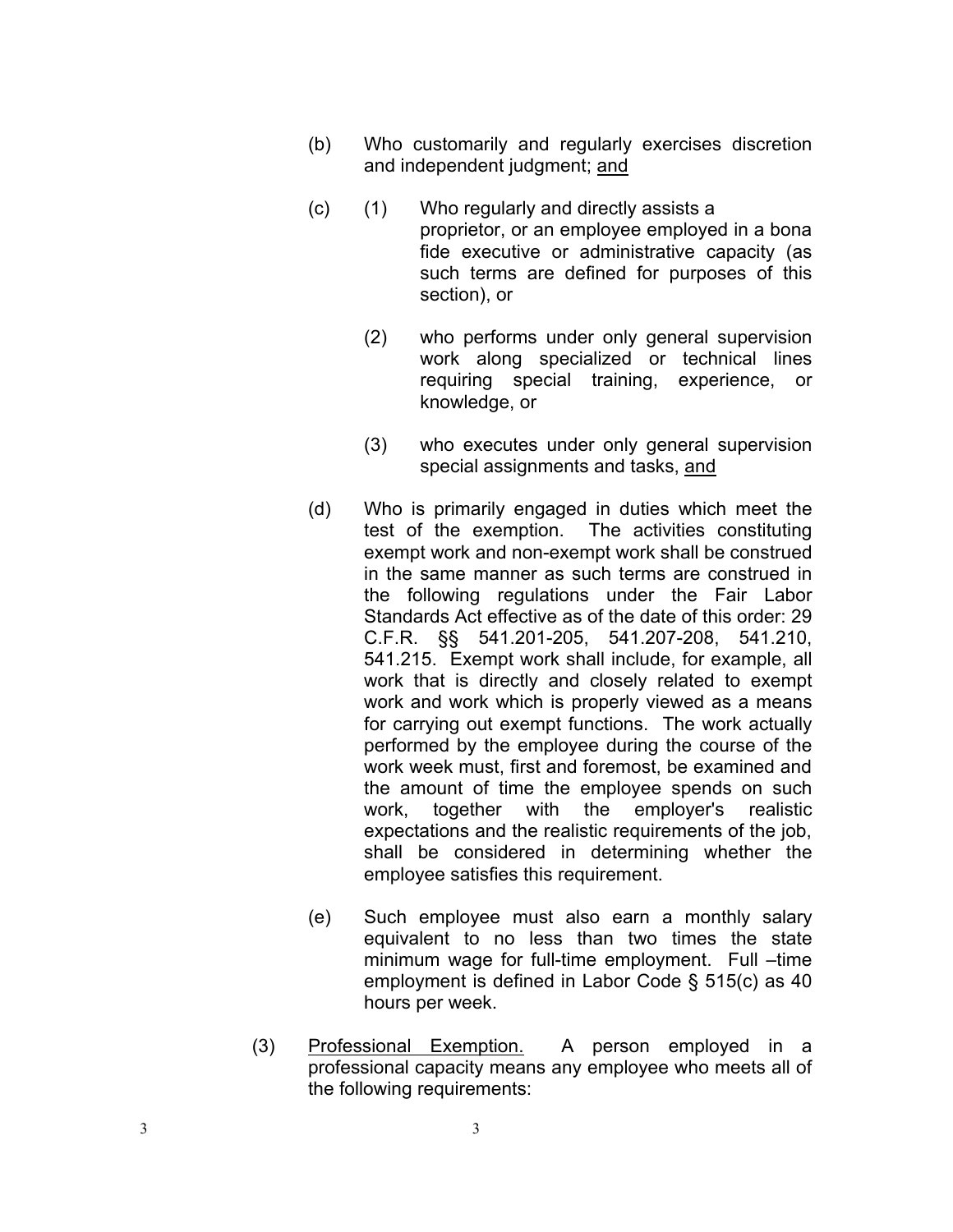- (a)(1) Who is licensed or certified by the State of California and is primarily engaged in the practice of one of the following recognized professions: law, medicine, dentistry, optometry, architecture, engineering, teaching, or accounting; or
	- (2) Who is primarily engaged in an occupation commonly recognized as a learned or artistic profession. For the purposes of this subsection, "learned or artistic profession" means an employee who is primarily engaged in the performance of:
		- (i) Work requiring knowledge of an advanced type in a field or science or learning customarily acquired by a prolonged course of specialized intellectual instruction and study, as distinguished from a general academic education and from an apprenticeship, and from training in the performance of routine mental, manual, or physical processes, or work that is an essential part of or necessarily incident to any of the above work; or
		- (ii) Work that is original and creative in character in a recognized field of artistic endeavor (as opposed to work which can be produced by a person endowed with general manual or intellectual ability and training), and the result of which depends primarily on the invention, imagination, or talent of the employee or work that is an essential part of or necessarily incident to any of the above work; and
		- (iii) Whose work is predominantly intellectual and varied in character (as opposed to routine mental, manual, mechanical, or physical work) and is of such character that the output produced or the result accomplished cannot be standardized in relation to a given period of time.
	- (b) Who customarily and regularly exercises discretion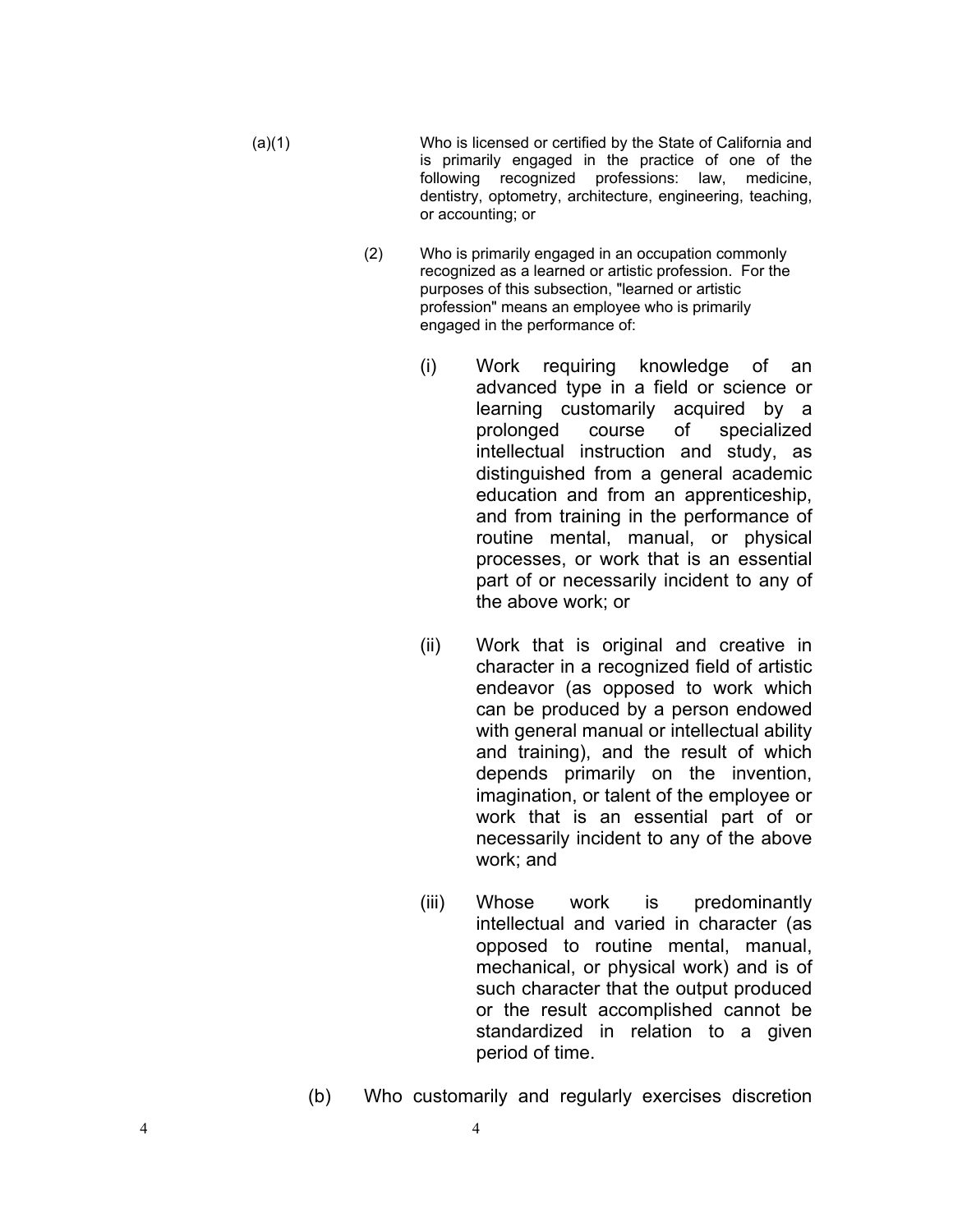and independent judgment in the performance of duties set forth in paragraph (a).

- (c) Who earns a monthly salary equivalent to no less than two times the state minimum wage for full-time employment. Full-time employment is defined in Labor Code §515(c) as 40 hours in a week.
- (d) Subsection (a)(2) above is intended to be construed in accordance with the following provisions of federal law as they existed as of the date of this Wage Order: 29 C.F.R. §§ 541.207, 541.301(a)-(d), 541.302, 541.306, 541.307, 541.308, and 541.310.
- (e) Notwithstanding the provisions of this subsection, pharmacists employed to engage in the practice of pharmacy, and registered nurses employed to engage in the practice of nursing, shall not be considered exempt professional employees, nor shall they be considered exempt from coverage for the purposes of this subsection unless they individually meet the criteria established for exemption as executive or administrative employees.
- (f) Subsection (e) above, shall not apply to the following advanced practice nurses:
	- (1) Certified nurse midwives who are primarily engaged in performing duties for which certification is required pursuant to Article 2.5 (commencing with Section 2746) of Chapter 6 of Division 2 of the Business and Professions Code.
	- (2) Certified nurse anesthetists who are primarily engaged in performing duties for which certification is required pursuant to Article 7 (commencing with Section 2825) of Chapter 6 of Division 2 of the Business and Professions Code.
	- (3) Certified nurse practitioners who are primarily engaged in performing duties for which certification is required pursuant to Article 8 (commencing with Section 2834) of Chapter 6 of Division 2 of the Business and Professions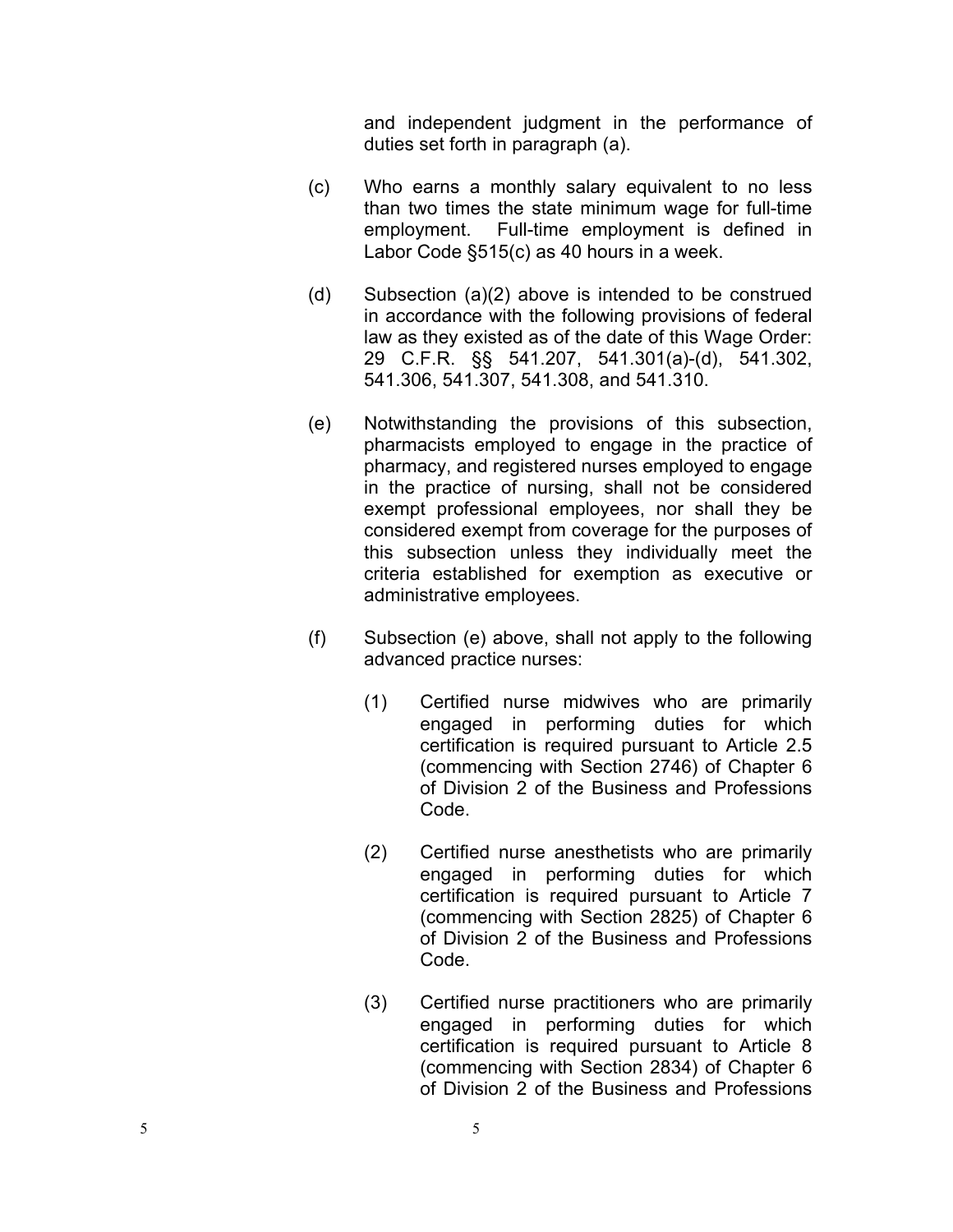Code.

- (4) Nothing in this paragraph shall exempt the occupations set forth in subparagraphs, (1), (2), and (3) from meeting the requirements of subsection 1(A)(3)(a)-(c), above.
- (g) Except as provided in subsection (h), an employee in the computer software field shall be exempt, if all of the following apply:
- (1) The employee is primarily engaged in work that is intellectual or creative and that requires the exercise of discretion and independent judgment, and the employee is primarily engaged in duties that consist of one or more of the following:
	- (i) The application of systems analysis techniques and procedures, including consulting with users, to determine hardware, software, or system functional specifications.
	- (ii) The design, development, documentation, analysis, creation, testing, or modification of computer systems or programs, including prototypes, based on and related to, user or system design specifications.
	- (iii) The documentation, testing, creation, or modification of computer programs related to the design of software or hardware for computer operating systems.
- (2) The employee is highly skilled and is proficient in the theoretical and practical application of highly specialized information to computer systems analysis, programming, and software engineering. A job title shall not be determinative of the applicability of this exemption.
- (3) The employee's hourly rate of pay is not less than forty-one dollars (\$41.00). The Division of Labor Statistics and Research shall adjust this pay rate on October 1 of each year to be effective on January 1 of the following year by an amount equal to the percentage increase in the California Consumer Price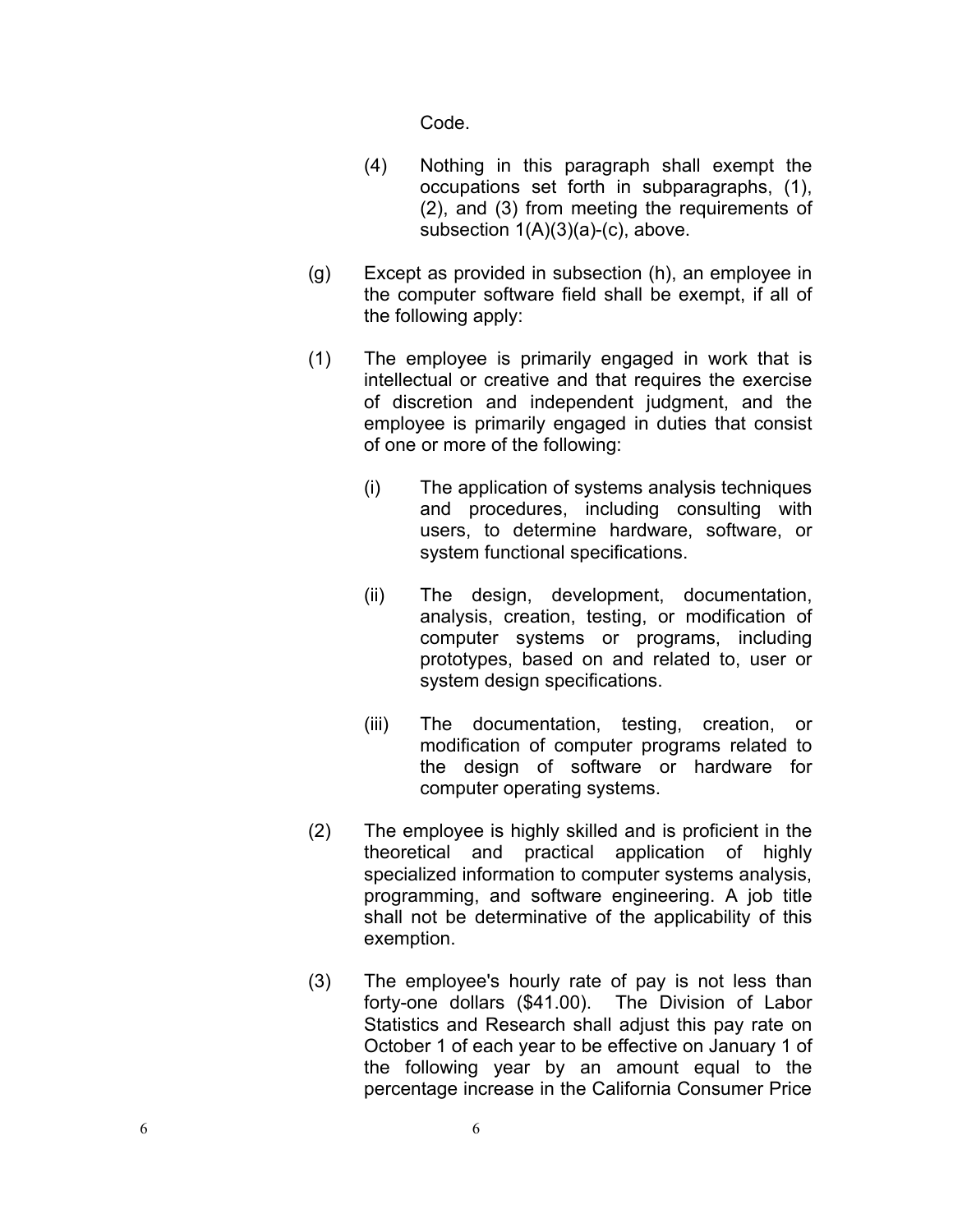Index for Urban Wage Earners and Clerical Workers.

- $(h)$  The exemption provided in subsection  $(g)$  does not apply to an employee if any of the following apply:
	- (1)The employee is a trainee or employee in an entry-level position who is learning to become proficient in the theoretical and practical application of highly specialized information to computer systems analysis, programming, and software engineering.
	- (2) The employee is in a computer-related occupation but has not attained the level of skill and expertise necessary to work independently and without close supervision.
	- (3) The employee is engaged in the operation of computers or in the manufacture, repair, or maintenance of computer hardware and related equipment.
	- (4) The employee is an engineer, drafter, machinist, or other professional whose work is highly dependent upon or facilitated by the use of computers and computer software programs and who is skilled in computer-aided design software, including CAD/CAM, but who is not in a computer systems analysis or programming occupation.
	- (5) The employee is a writer engaged in writing material, including box labels, product descriptions, documentation, promotional material, setup and installation instructions, and other similar written information, either for print or for on screen media or who writes or provides content material intended to be read by customers, subscribers, or visitors to computer-related media such as the World Wide Web or CD-ROMs.
	- (6) The employee is engaged in any of the activities set forth in subsection (g) for the purpose of creating imagery for effects used in the motion picture, television, or theatrical industry.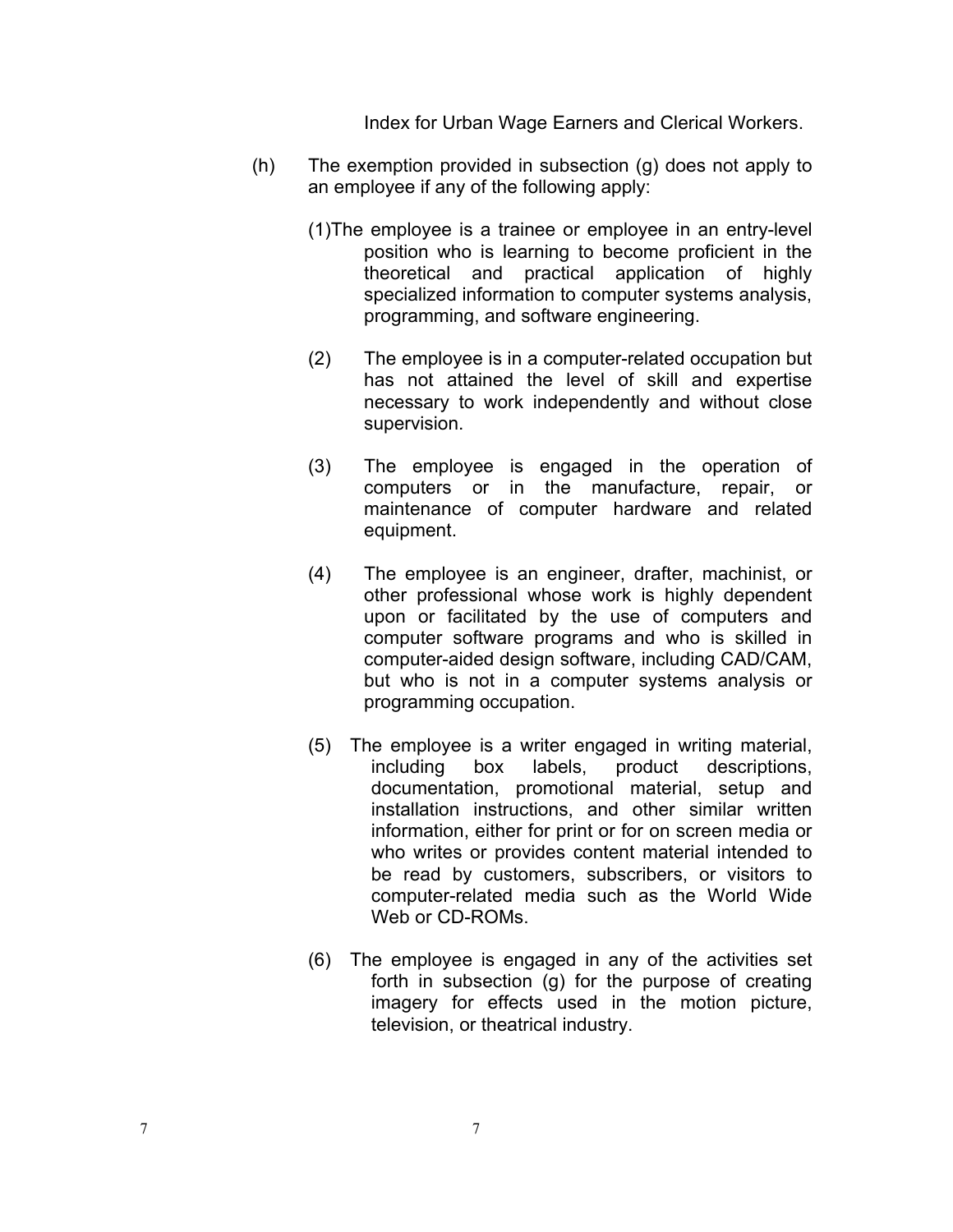- (B) The provisions of this Order shall not apply to employees directly employed by the State or any county, incorporated city or town or other municipal corporation, or to outside salespersons.
- $(C)$ Provisions of this Order shall not apply to any individual who is the parent, spouse, child, or legally adopted child or the employer.
- apply to any individual participating in a national service program, (D) Effective January 1, 2001, the provisions of this Order shall not such as AmeriCorps, carried out using assistance provided under Section 12571 of Title 42 of the United States Code. (See Stats. 2000, ch. 365, amending Labor Code § 1171.)

#### **2. Definitions.**

- $(A)$ "Commission" means the Industrial Welfare Commission of the State of California.
- (B) "Division" means the Division of Labor Standards Enforcement of the State of California.
- $(C)$ "Manufacturing Industry" means any industry, business, or establishment operated for the purpose of preparing, producing, making, altering, repairing, finishing, processing, inspecting, handling, assembling, wrapping, bottling, or packaging goods, articles, or commodities, in whole or in part; EXCEPT when such activities are covered by Orders in the: Canning, Preserving, and Freezing Industry; Industries Handling Products After Harvest; Industries Preparing Agricultural Products for Market, on the Farm; or Motion Picture Industry.
- (D) An "alternative workweek schedule" means any regularly scheduled workweek requiring an employee to work more than eight (8) hours in a 24-hour period.
- $(E)$ "Employ" means to engage, suffer, or permit to work.
- $(F)$ "Employee" means any person employed by an employer.
- $(G)$ "Employer" means any person as defined in Section 18 of the Labor Code, who directly or indirectly, or through an agent or any other person, employs or exercises control over the wages, hours, or working conditions of any person.
- $(H)$ "Hours worked" means the time during which an employee is subject to the control of an employer, and includes all the time the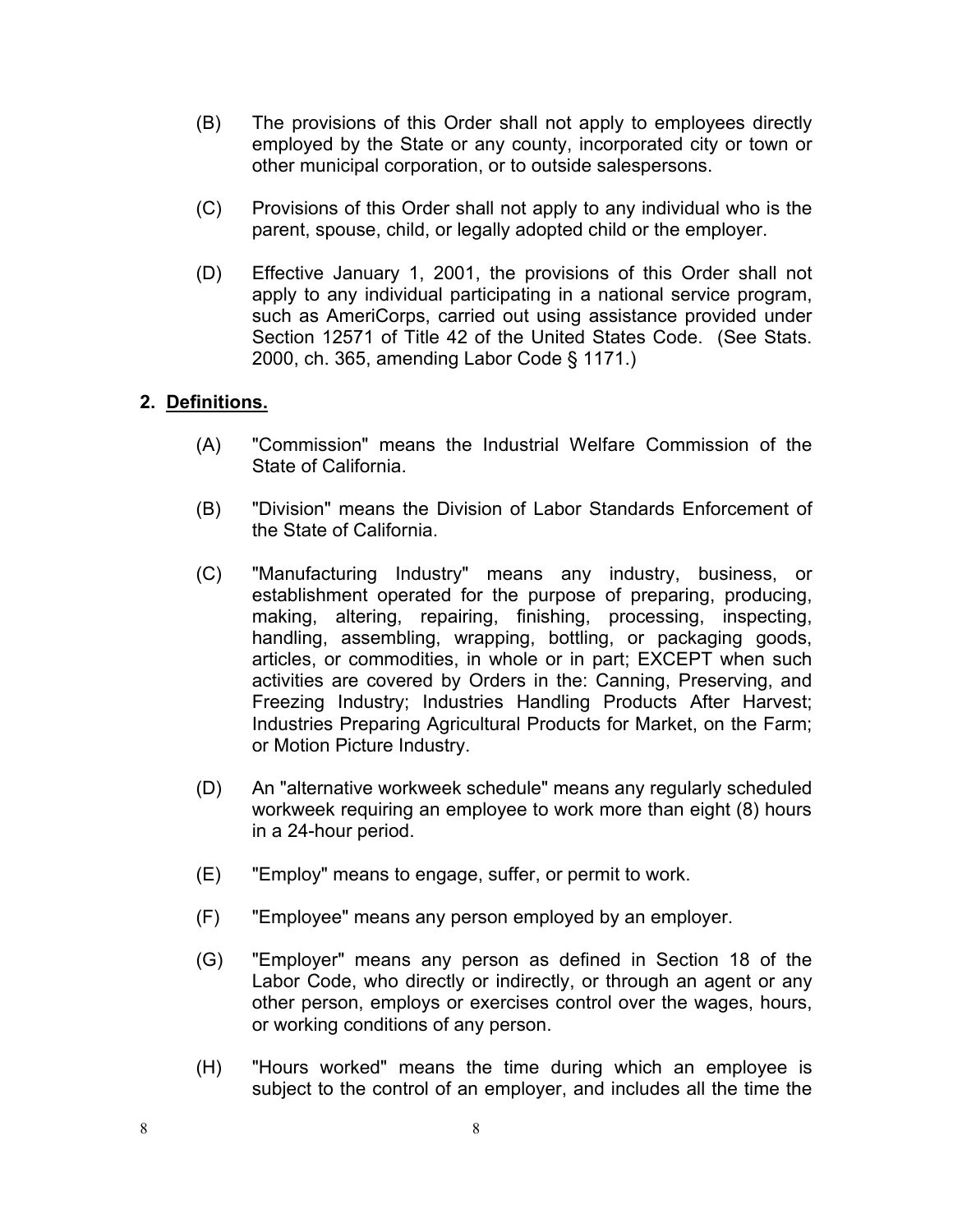employee is suffered or permitted to work, whether or not required to do so.

- (I) "Minor" means, for the purpose of this Order, any person under the age of eighteen (18) years.
- $(J)$ "Outside Salesperson" means any person, 18 years if age or over, who customarily and regularly works more than half the working time away from the employer's place of business selling tangible or intangible items or obtaining orders or contracts for products, services or use of facilities.
- $(K)$ "Primarily" as used in Section 1, Applicability, means more than one-half the employee's work time.
- $(L)$ "Shift" means designated hours of work by an employee, with a designated beginning time and quitting time.
- (M) "Split shift" means a work schedule, which is interrupted by nonpaid non-working periods established by the employer, other than bona fide rest or meal periods.
- $(N)$ "Teaching" means, for the purpose of section 1 of this Order, the profession of teaching under a certificate from the Commission for Teacher Preparation and Licensing or teaching in an accredited college or university.
- $(O)$ "Wages" (See California Labor Code, section 200)
- $(P)$ "Workday" and "day" means any consecutive 24-hour period beginning at the same time each calendar day.
- $(Q)$ "Workweek" and "week" means any seven (7) consecutive days, starting with the same calendar day each week. Workweek" is a fixed and regularly recurring period of 168 ours, seven (7) consecutive 24-hour periods.

#### **3. Hours and Days of Work.**

Daily Overtime-General Provisions

 $(A)$ The following overtime provisions Employment beyond eight (8) hours in any workday or more than six (6) days in any workweek is permissible provided the employee is compensated for such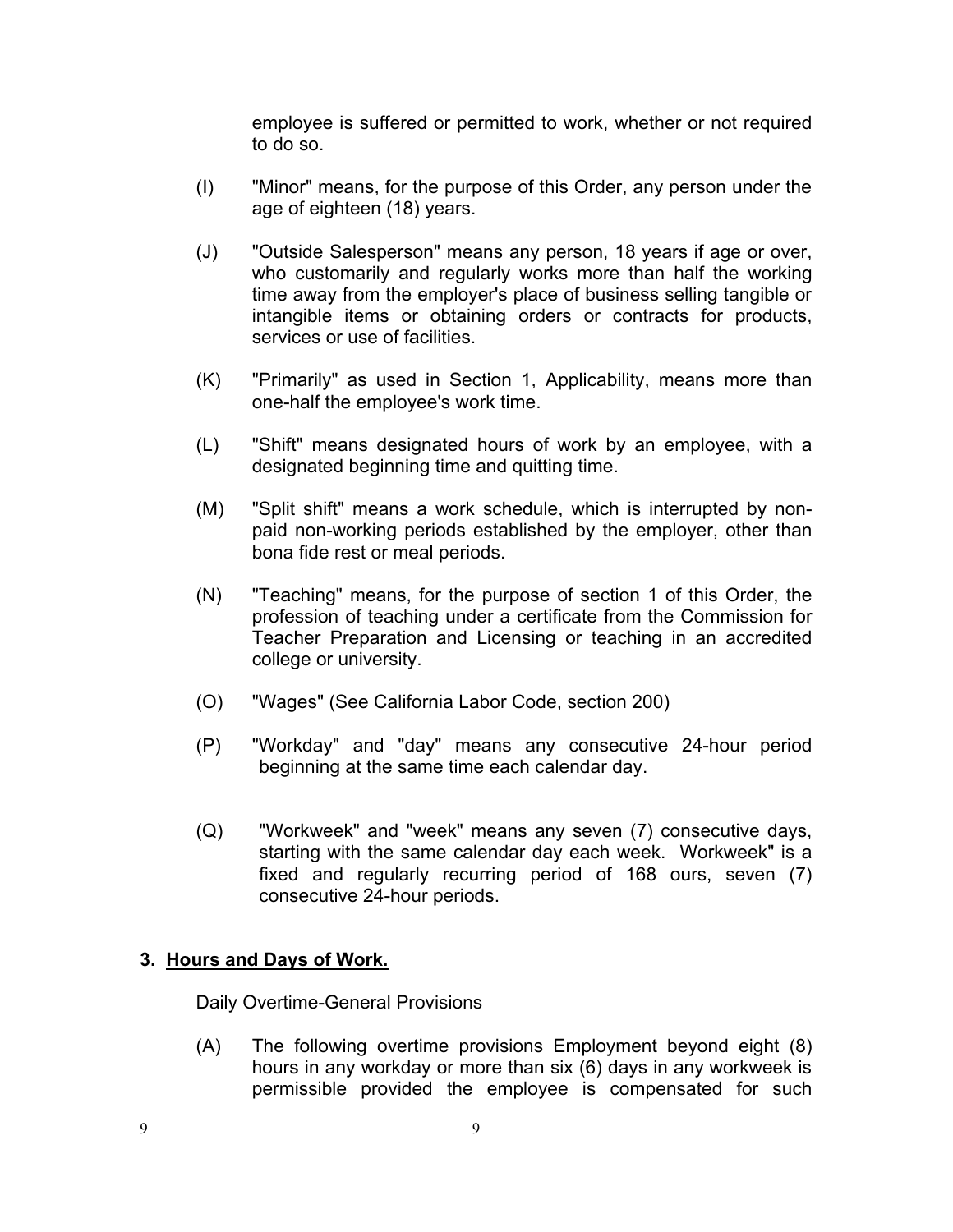overtime at not less than:

- (1) One and one-half (1  $\frac{1}{2}$ ) times the employee's regular rate of pay for all hours worked in excess of eight (8) hours up to and including twelve (12) hours in any workday, and for the first eight (8) hours worked on the seventh (7th) consecutive day of work in a workweek; and
- (2) Double the employee's regular rate of pay for all hours worked in excess of twelve (12) hours in any workday and for all hours worked in excess of eight (8) hours on the seventh (7th) consecutive day of work in a workweek.
- (3) The overtime rate of compensation required to be paid to a nonexempt full-time salaried employee shall be computed by using the employee's regular hourly salary as one fortieth (1/40) of the employee's weekly salary.

#### Alternative Workweeks

(B1) No employer shall be deemed to have violated the daily overtime provisions by instituting, pursuant to the election procedures set forth in this wage order, a regularly scheduled alternative workweek schedule of not more than ten (10) hours per day within a forty (40) hour workweek without the payment of an overtime rate of compensation. All work performed in any workday beyond the schedule established by the agreement up to twelve (12) hours a day or beyond forty (40) hours per week shall be paid at one and one-half  $(1 \frac{1}{2})$  times the employee's regular rate of pay. All work performed in excess of twelve (12) hours per day and any work in excess of eight (8) hours on those days worked beyond the regularly scheduled number of workdays established by the alternative workweek agreement shall be paid at double the employee's regular rate of pay. Any alternative workweek agreement adopted pursuant to this section shall provide for not less than four (4) hours of work in any shift. Nothing in this section shall prohibit an employer, at the request of the employee, to substitute one day of work for another day of the same length in the shift provided by the alternative workweek agreement on an occasional basis to meet the personal needs of the employee without the payment of overtime. No hours paid at either one and one-half  $(1 \frac{1}{2})$  or double the regular rate of pay shall be included in determining when forty (40) hours have been worked for the purpose of computing overtime compensation.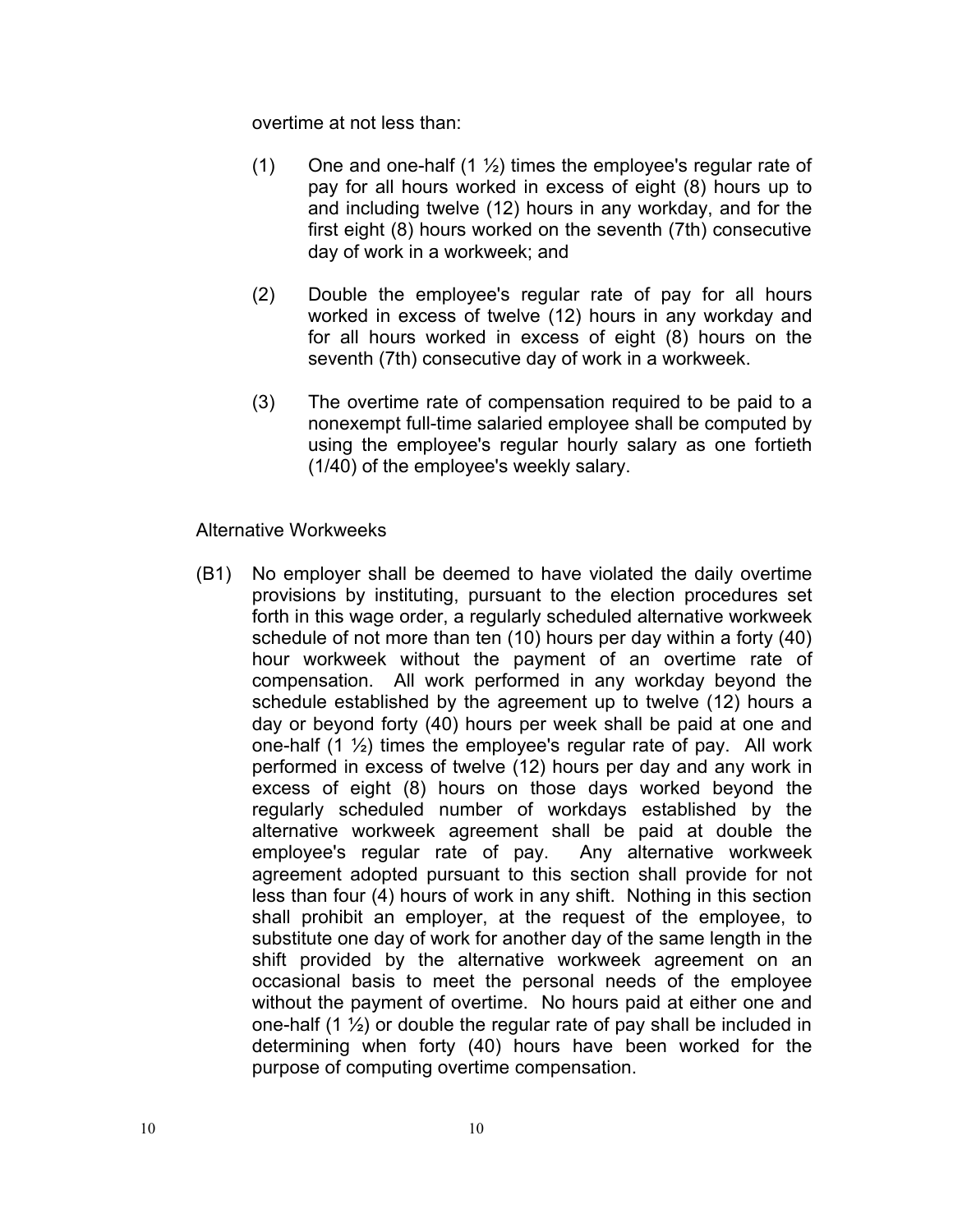- Any agreement adopted pursuant to this section shall provide not less than two consecutive days off within a workweek. (1)
- If an employer, whose employees have adopted an alternative workweek agreement permitted by this order requires an employee to work fewer hours than those that are regularly scheduled by the agreement, the employer shall pay the employee overtime compensation at a rate of one and one-half  $(1 \frac{1}{2})$  times the employee's regular rate of pay for all hours worked in excess of eight (8) hours, and double the employee's regular rate of pay for all hours worked in excess of twelve (12) hours for the day the employee is required to work the reduced hours. (2)
- An employer shall not reduce an employee's regular rate of hourly pay as a result of the adoption, repeal or nullification of an alternative workweek schedule. (3)
- An employer shall explore any available reasonable alternative means of accommodating the religious belief or observance of an affected employee that conflicts with an adopted alternative workweek schedule, in the manner provided by subdivision (j) of Section 12940 of the Government Code. (4)
- An employer shall make a reasonable effort to find a work schedule not to exceed eight (8) hours in a workday, in order to accommodate any affected employee who was eligible to vote in an election authorized by this Section and who is unable to work the alternative workweek schedule established as the result of that election. (5)
- An employer shall be permitted, but not required, to provide a work schedule not to exceed eight (8) hours in a workday to accommodate any employee who is hired after the date of the election and who is unable to work the alternative workweek schedule established by the election. (6)
- Arrangements adopted in a secret ballot election held pursuant to this order prior to 1998, or under the rules in effect prior to 1998, and before the performance of the work, shall remain valid after July 1, 2000 provided that the results of the election are reported by the employer to the Division (7)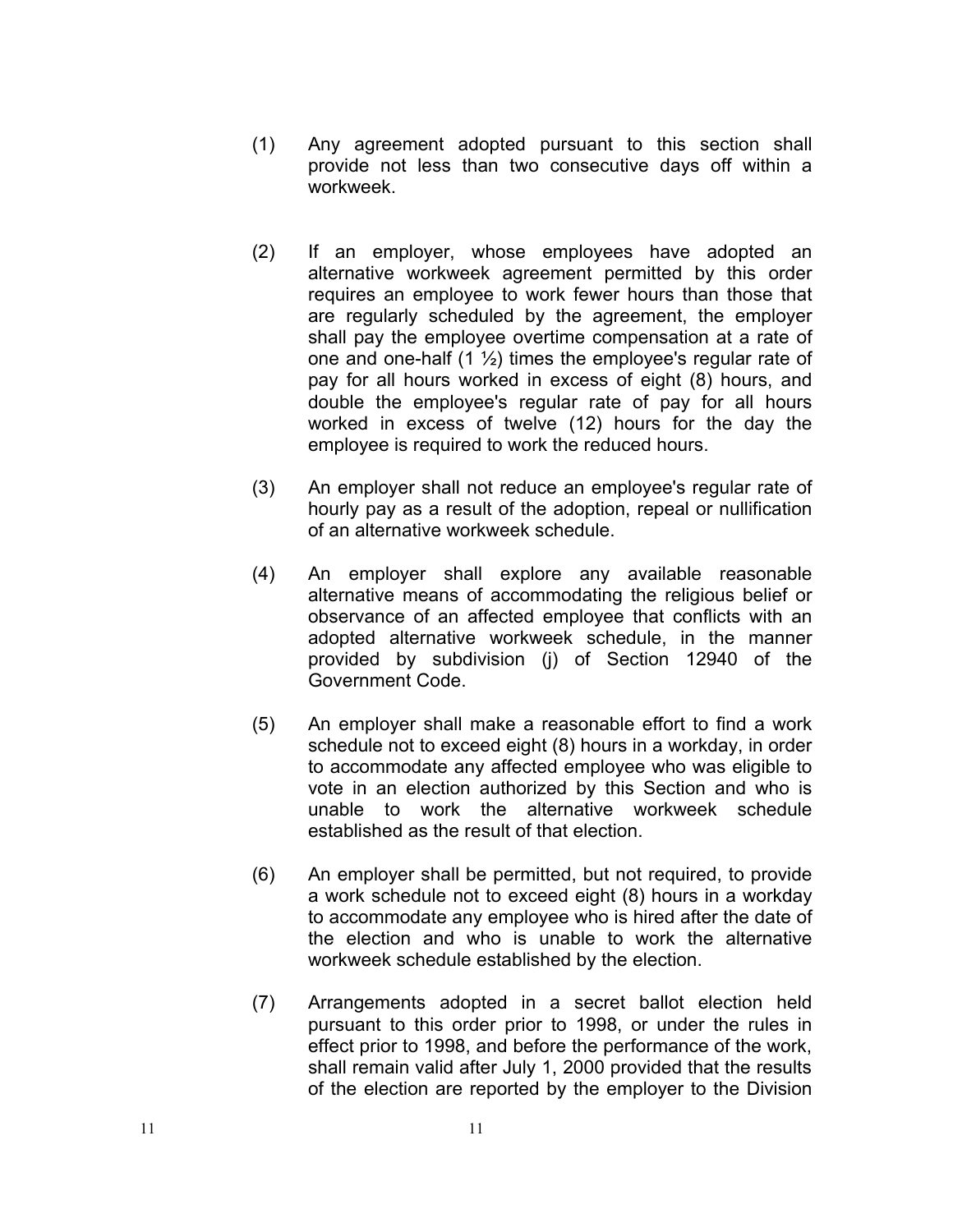of Labor Statistics and Research by January 1, 2001, in accordance with the requirements of Section B2 below (Election Procedures). New arrangements can be entered into pursuant to the provisions of this section.

Election Procedures

- (B2) Election procedures for the adoption and repeal of alternative workweek schedules require the following:
	- (1) Each proposal for an alternative workweek schedule shall be in the form of a written agreement proposed by the employer. The proposed agreement must designate a regularly scheduled alternative workweek in which the specified number of work days and work hours are regularly recurring. The actual days worked within that alternative workweek schedule need not be specified. The employer may propose a single work schedule that would become the standard schedule for workers in the work unit, or a menu of work schedule options, from which each employee in the unit would be entitled to choose. If the employer proposes a menu of work schedule options, the employee may, with the approval of the employer, move from one menu option to another.
	- regular working hours at the employees' work site. (2) In order to be valid, the proposed alternative workweek schedule must be adopted in a secret ballot election, before the performance of work, by at least a two-thirds (2/3) vote of the affected employees in the work unit. The election shall be held during For purposes of this subsection, "affected employees in the work unit" may include all employees in a readily identifiable work unit, such as a division, a department, a job classification, a shift, a separate physical location, or a recognized subdivision of any such work unit. A work unit may consist of an individual employee as long as the criteria for an identifiable work unit in this subsection is met.
	- (3) Prior to the secret ballot vote, any employer who proposed to institute an alternative workweek schedule shall have made a disclosure in writing to the affected employees, including the effects of the proposed arrangement on the employees' wages,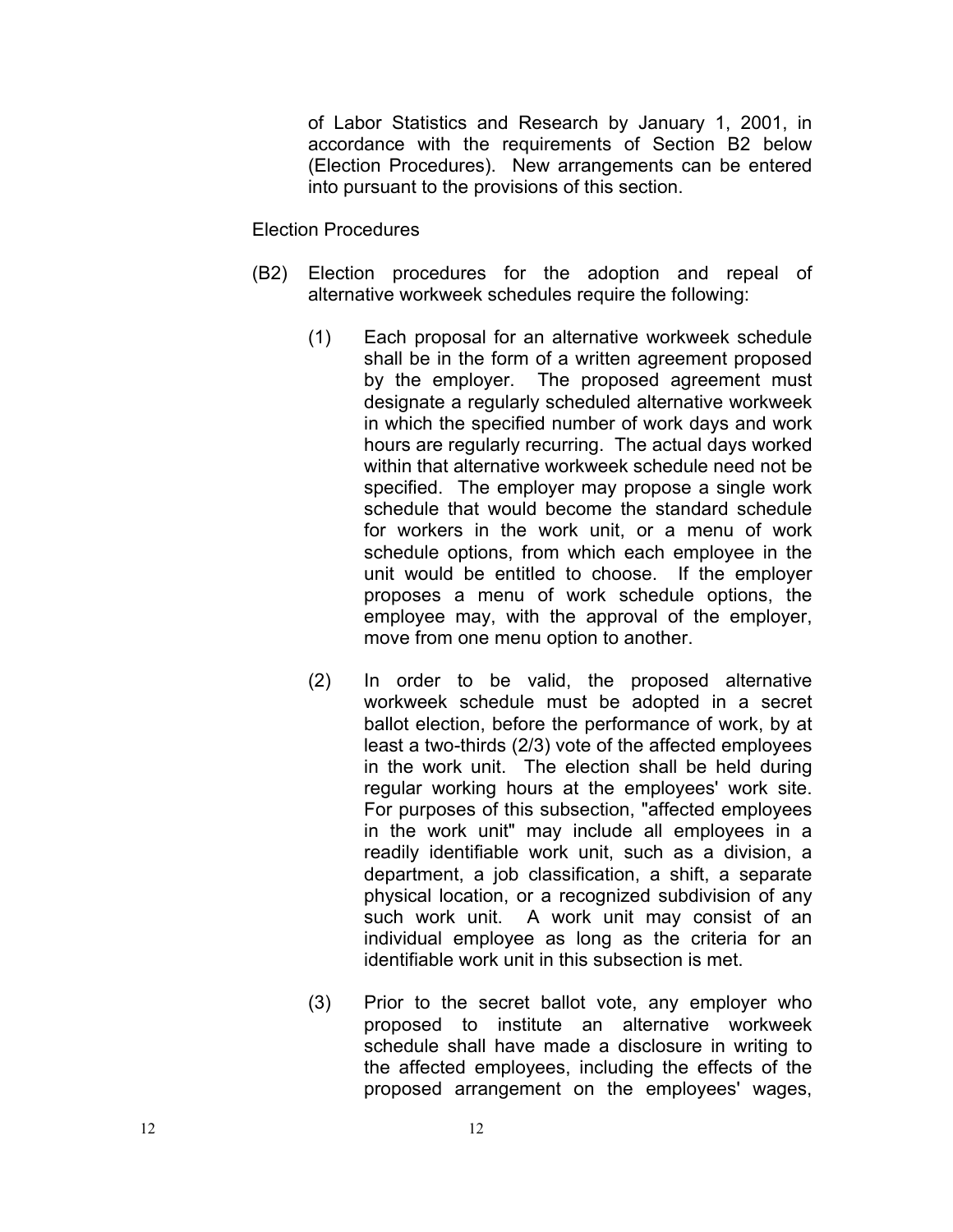hours, and benefits. Such a disclosure shall include meeting(s), duly noticed, held at least fourteen (14) days prior to voting, for the specific purpose of discussing the effects of the alternative workweek schedule. An employer shall provide that disclosure in a non -English language, as well as in English, if at least five (5) percent of the affected employees primarily speak that non -English language. The employer shall mail the written disclosure to employees who do not attend the meeting. Failure to comply with this Section shall make the election null and void.

- (4) Any election to establish or repeal an alternative workweek schedule shall be held at the worksite of the affected employees. The employer shall bear the costs of conducting any election held pursuant to this section. Upon a complaint by an affected employee, and after an investigation by the Labor Commissioner, the Labor Commissioner may require the employer to select a neutral third party to conduct the election.
- the employer shall comply within sixty (60) days. (5) Any type of alternative workweek schedule that is authorized by the Labor Code may be repealed by the affected employees. Upon a petition of one -third (1/3) of the affected employees, a new secret ballot election shall be held and a two -thirds (2/3) vote of the affected employees shall be required to reverse the alternative workweek schedule. The election to repeal the alternative workweek schedule shall be held not more than 30 days after the petition is submitted to the employer, except that the election shall be held not less than twelve (12) months after the date that the same group of employees voted in an election held to adopt or repeal an alternative workweek schedule. The election shall take place during regular working hours at the employees' work site. If the alternative workweek schedule is revoked, Upon proper showing of undue hardship, the Division of Labor Standards Enforcement may grant an extension of time for compliance.
- (6) Only secret ballots may be cast by affected employees in the work unit at any election held pursuant to this Section. The results of any election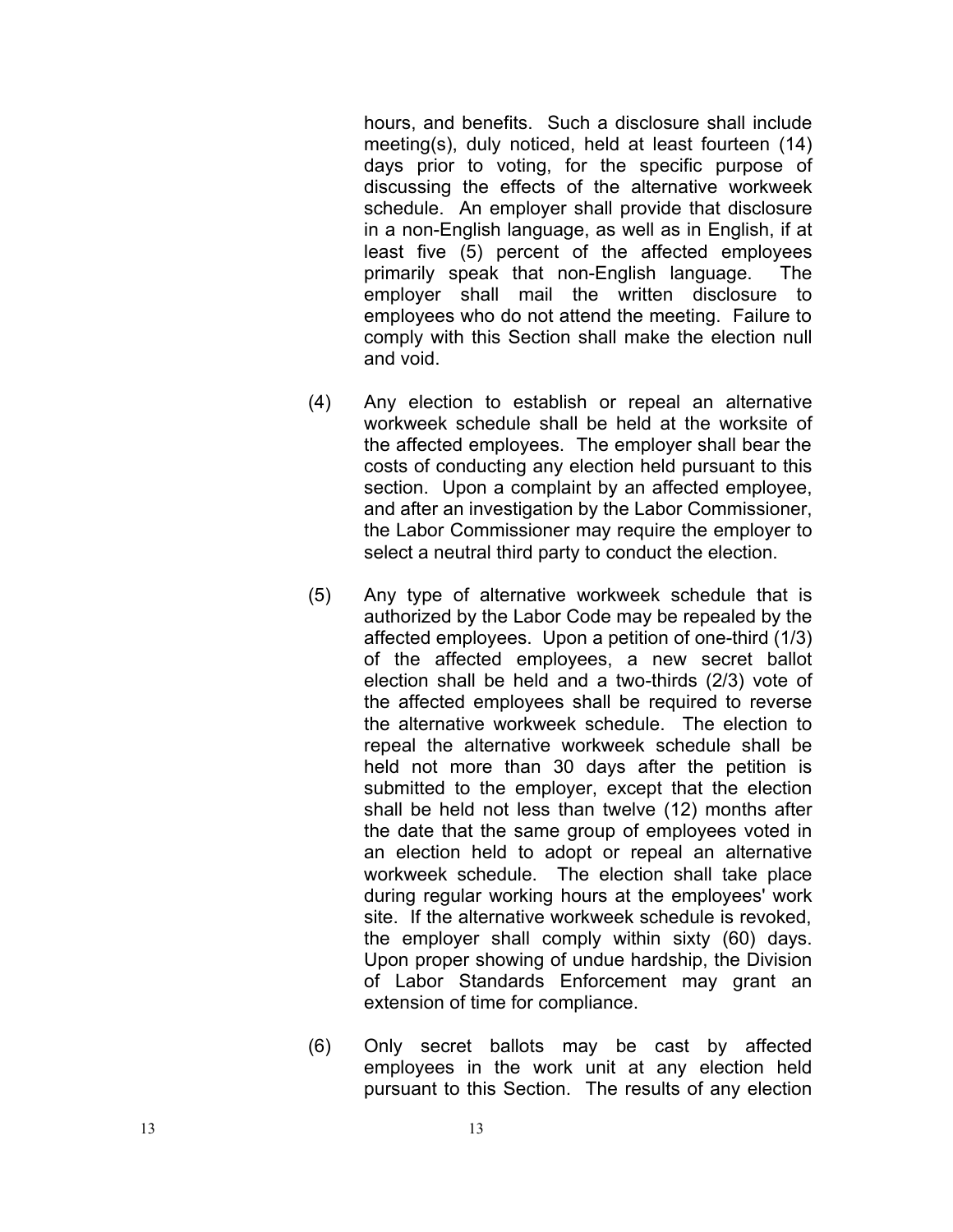conducted pursuant to this Section shall be reported by the employer to the Division of Labor Statistics and Research within thirty (30) days after the results are final, and the report of election results shall be a public document. The report shall include the final tally of the vote, the size of the unit, and the nature of the business of the employer.

- (7) Employees affected by a change in the work hours resulting from the adoption of an alternative workweek schedule may not be required to work those new work hours for at least thirty (30) days after the announcement of the final results of the election.
- or for opposing or supporting its adoption or repeal. that alternative workweek to the affected employees. (8) Employers shall not intimidate or coerce employees to vote either in support of or in opposition to a proposed alternative workweek. No employees shall be discharged or discriminated against for expressing opinions concerning the alternative workweek election However, nothing in this section shall prohibit an employer from expressing his/her position concerning A violation of this subsection shall be subject to Labor Code section 98 *et seq.*
- (C) One and one-half (1  $\frac{1}{2}$ ) times a minor's regular rate of pay shall be paid for all work over forty (40) hours in any workweek except minors sixteen (16) or seventeen (17) years old who are not required by law to attend school and may therefore be employed for the same hours as an adult are subject to subsection (A) or (B1) and (B2) above.

(VIOLATIONS OF CHILD LABOR LAWS are subject to civil penalties of from \$500 to \$10,000 as well as to criminal penalties. Refer to California Labor Code sections 1285 to 1312 and 1390 to 1399 for additional restrictions on the employment of minors and for descriptions of criminal and civil penalties for violation of the child labor laws. Employers should ask school districts about any required work permits.)

(D) An employee may be employed on seven (7) workdays in one workweek when the total hours of employment during such workweek do not exceed thirty (30) and the total hours of employment in any one workday thereof do not exceed six (6).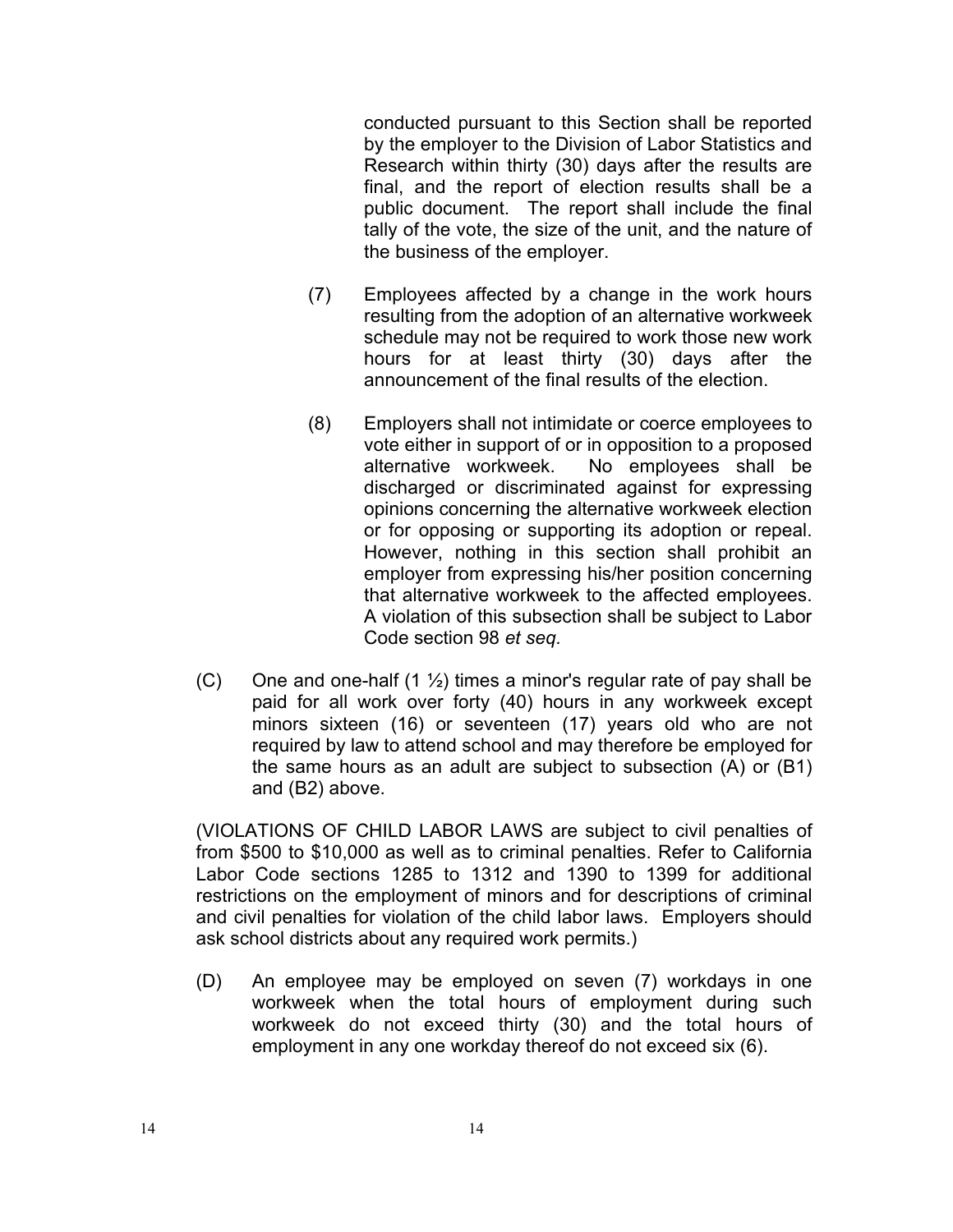- (E) The provisions of Labor Code §§ 551 and 552 regarding one (1) day's rest in seven (7) shall not be construed to prevent an accumulation of days of rest when the nature of the employment reasonably requires the employee to work seven (7) or more consecutive days; provided, however, that in each calendar month, the employee shall receive the equivalent of one (1) day's rest in seven (7).
- (F) If a meal period occurs on a shift beginning or ending at or between the hours of 10 p.m. and 6 a.m., facilities shall be available for securing hot food and drink or for heating food or drink, and a suitable sheltered place shall be provided in which to consume such food or drink.
- (G)(1) Except as provided in subsections (C) and (E), this section shall not apply to any employee covered by a valid collective bargaining agreement if the agreement expressly provides for the wages, hours of work, and working conditions of the employees, and if the agreement provides premium wage rates for all overtime hours worked and a regular hourly rate of pay for those employees of not less than thirty (30) percent more than the state minimum wage.
	- (2) Notwithstanding Section  $(G)(1)$  above, where the employer and a labor organization representing employees of the employer have entered into a valid collective bargaining agreement pertaining to the hours of work of the employees, the requirement regarding the equivalent of one (1) day's rest in seven (7) (see Section (F) above) shall apply, unless the agreement expressly provides otherwise.
- (H) The provisions of this section are not applicable to employees whose hours of service are regulated by
	- (1) the United States Department of Transportation Code of Federal Regulations, title 49, sections 395.1 to 395.13, Hours of Service of Drivers, or
	- (2) Title 13 of the California Code of Regulations, subchapter 6.5, section 1200 and the following sections, regulating hours of drivers.
- (I) If an employer approves a written request of an employee to makeup work time that is or would be lost as a result of a personal obligation of the employee, the hours of that make-up work time, if performed in the same workweek in which the work time was lost,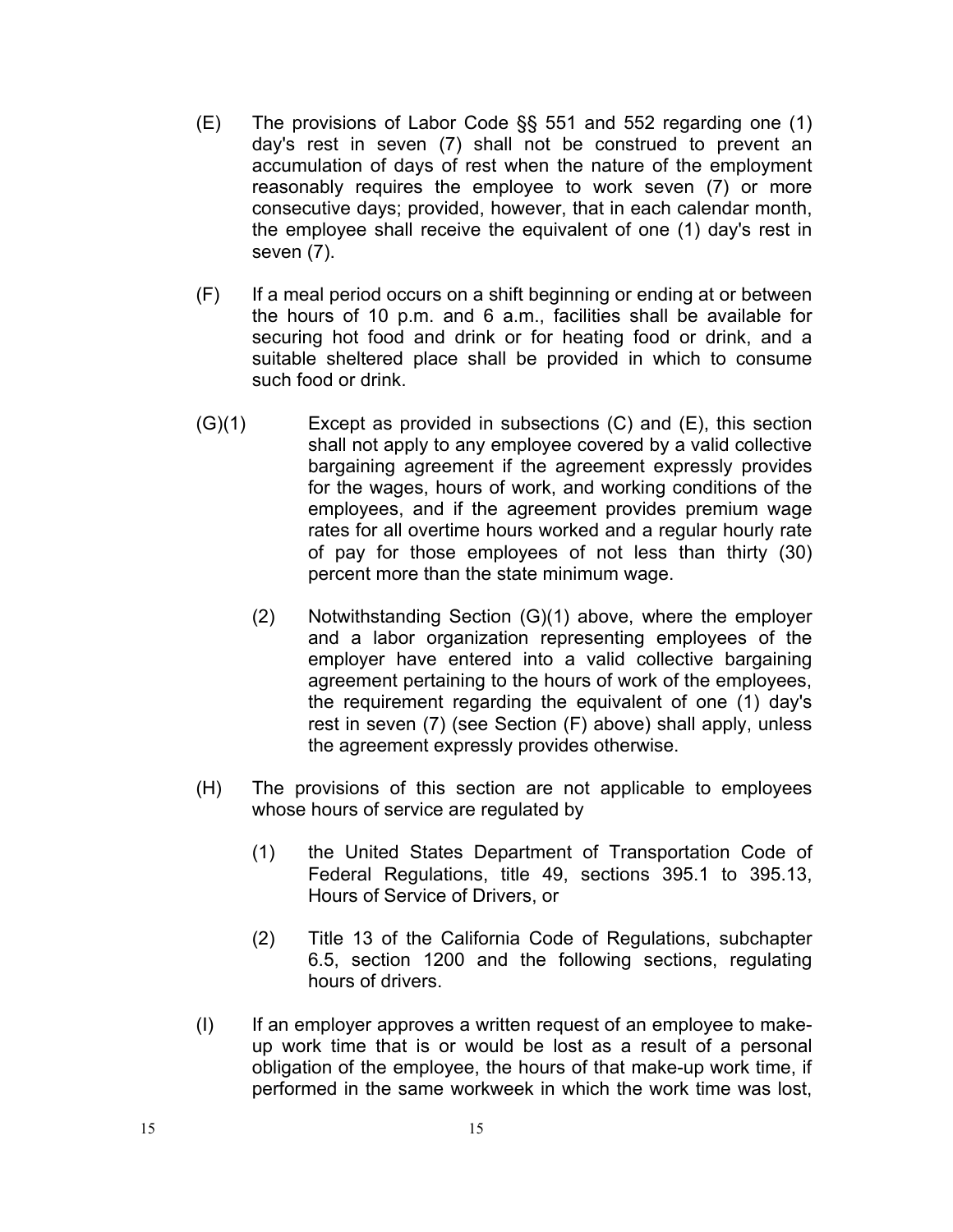for hours in excess of eleven (11) hours of work in one (1) day or may not be counted toward computing the total number of hours worked in a day for purposes of the overtime requirements, except forty (40) hours of work in one (1) workweek. If an employee knows in advance that he or she will be requesting make-up time for a personal obligation that will recur at a fixed time over a succession of weeks, the employee may request to make-up work time for up to four (4) weeks in advance; provided, however, that the make-up work must be performed in the same week that the work time was lost. An employee shall provide a signed written request for each occasion that the employee makes a request to make-up work time pursuant to this Section. While an employer may inform an employee of this make-up time option, the employer is prohibited from encouraging or otherwise soliciting an employee to request the employer's approval to take personal time off and make-up the work hours within the same workweek pursuant to this Section.

#### **4. Minimum Wages.**

- (A) Every employer shall pay to each employee wages not less than four dollars and seventy-five cents (\$4.75) per hour for all hours worked, effective October 1, 1996; not less than five dollars(\$5.00) per hour for all hours worked, effective March 1, 1997; and not less than five dollars and fifteen cents(\$5.15) per hour for all hours worked, effective September 1, 1997; and not less than five dollars and seventy-five cents (\$5.75) per hour for all hours worked, effective March 1, 1998, except:
	- $(1)$ LEARNERS. Employees 18 years of age or over, during their first one hundred and sixty (160) hours of employment in occupations in which they have no previous similar or related experience, may be paid not less than eighty-five percent (85%) of the minimum wage rounded to the nearest nickel.
	- (2) MINORS may be paid not less than eighty-five percent (85%) of the minimum wage rounded to the nearest nickel provided that the number of minors employed at said lesser rate shall not exceed twentyfive percent (25%) of the persons regularly employed in the establishment. An employer of less than ten (10) persons may employ three (3) minors at said lesser rate. The twenty-five percent (25%) limitation on the employment of minors shall not apply during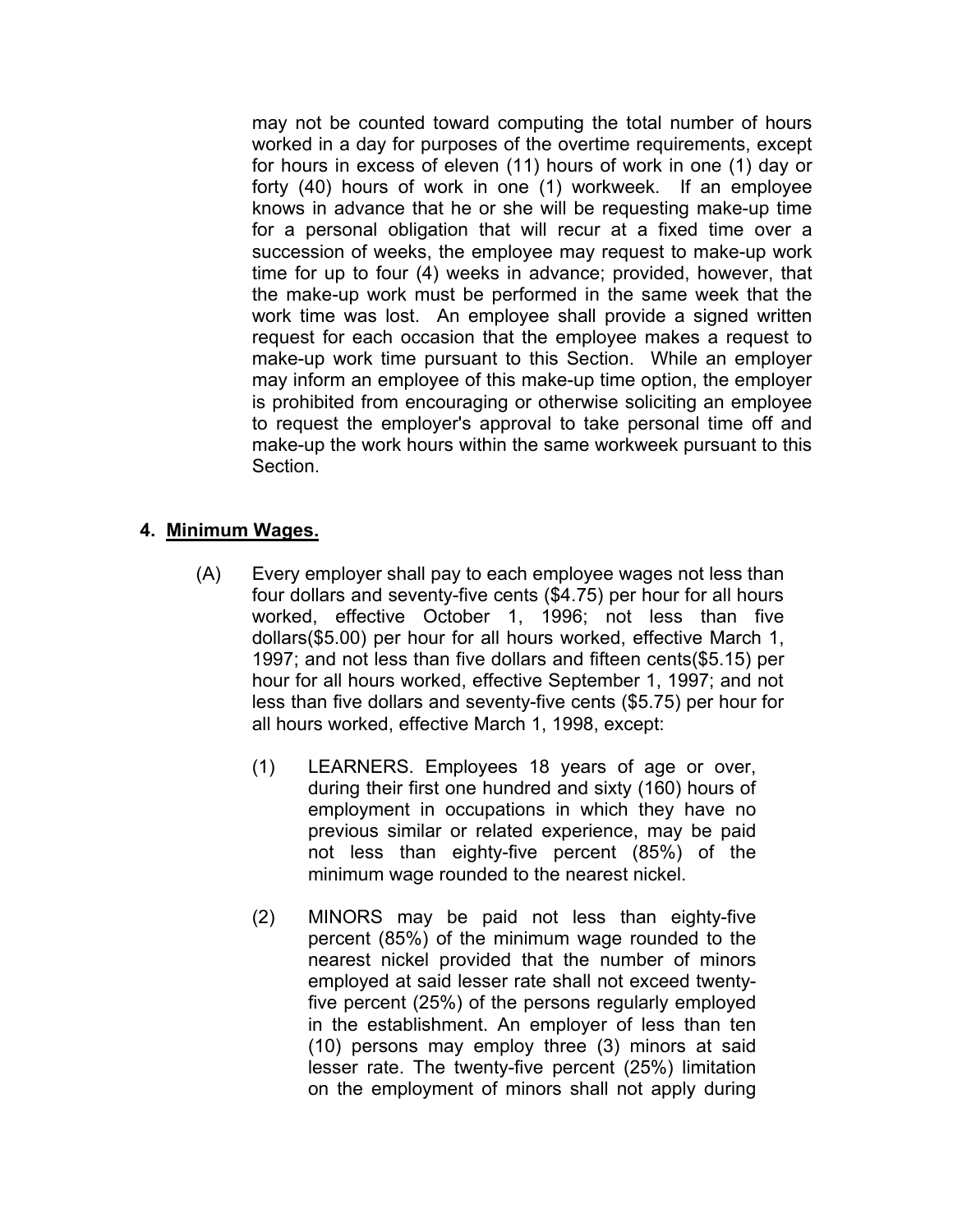#### school vacations.

NOTE: Under certain conditions, the full minimum wage may be required for minors. See Labor Code Section 1391.2 (b).

- $(B)$ Every employer shall pay to each employee, on the established payday for the period involved, not less than the applicable minimum wage for all hours worked in the payroll period, whether the remuneration is measured by time, piece, commission, or otherwise.
- $(C)$ When an employee works a split shift, one hour's pay at the minimum wage shall be paid in addition to the minimum wage for that workday, except when the employee resides at the place of employment.
- $(D)$ The provisions of this section shall not apply to apprentices regularly indentured under the State Division of Apprenticeship Standards.

## **5. Reporting Time Pay.**

- $(A)$ Each workday an employee is required to report for work and does report, but is not put to work or is furnished less than half said employee's usual or scheduled day's work, the employee shall be paid for half the usual or scheduled day's work, but in no event for less than two (2) hours nor more than four (4) hours, at the employee's regular rate of pay, which shall not be less than the minimum wage.
- $(B)$ If an employee is required to report for work a second time in any one workday and is furnished less than two hours of work on the second reporting, said employee shall be paid for two hours at the employee's regular rate of pay, which shall not be less than the minimum wage.
- $(C)$ The foregoing reporting time pay provisions are not applicable when:
	- $(1)$ Operations cannot commence or continue due to threats to employees or property; or when recommended by civil authorities; or
	- $(2)$ Public utilities fail to supply electricity, water, or gas, or there is a failure in the public utilities, or sewer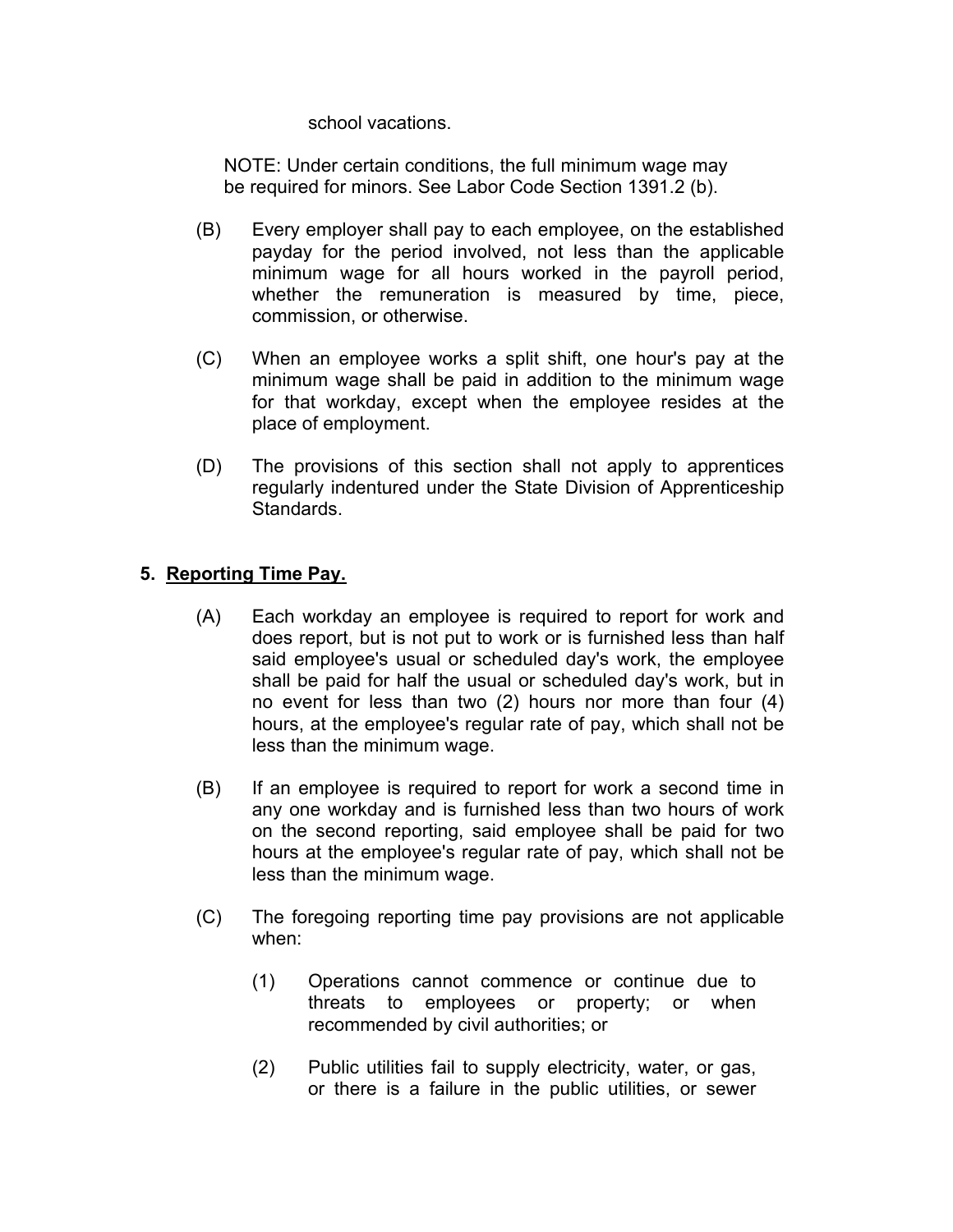system; or

- (3) The interruption of work is caused by an Act of God or other cause not within the employer's control.
- (D) This section shall not apply to an employee on paid standby status who is called to perform assigned work at a time other than the employee's scheduled reporting time.

#### **6. Licenses for Disabled Workers.**

 only upon joint application of employer and employee and employee's A license may be issued by the Division authorizing employment of a person whose earning capacity is impaired by physical disability or mental deficiency at less than the minimum wage. Such licenses shall be granted representative if any.

A special license may be issued to a nonprofit organization such as a sheltered workshop or rehabilitation facility fixing special minimum rates to enable the employment of such persons without requiring individual licenses of such employees.

All such licenses and special licenses shall be renewed on a yearly basis or more frequently at the discretion of the Division.

(See California Labor Code, Sections 1191 and 1191.5.)

## **7. Records.**

- $(A)$ Every employer shall keep accurate information with respect to each employee including the following:
	- $(1)$ Full name, home address, occupation and social security number.
	- $(2)$ Birth date, if under 18 years, and designation as a minor.
	- (3) Time records showing when the employee begins and ends each work period. Meal periods, split shift intervals and total daily hours worked shall also be recorded. Meal periods during which operations cease and authorized rest periods need not be recorded.
	- $(4)$ Total wages paid each payroll period, including value of board, lodging, or other compensation actually furnished to the employee.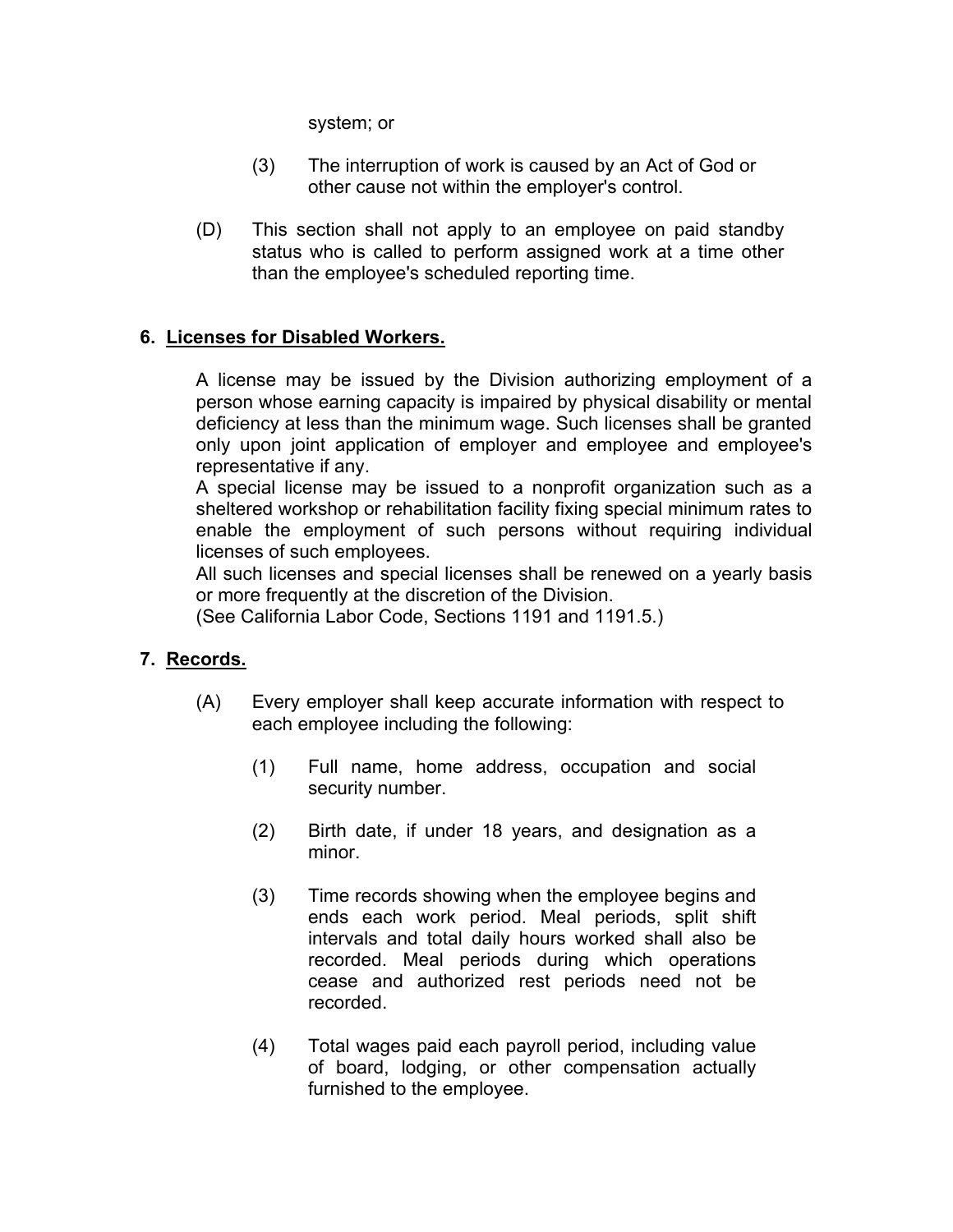- $(5)$ Total hours worked in the payroll period and applicable rates of pay. This information shall be made readily available to the employee upon reasonable request.
- $(6)$ When a piece rate or incentive plan is in operation, piece rates or an explanation of the incentive plan formula shall be provided to employees. An accurate production record shall be maintained by the employer.
- $(B)$ Every employer shall semimonthly or at the time of each payment of wages furnish each employee, either as a detachable part of the check, draft, or voucher paying the employee's wages, or separately, an itemized statement in writing showing: (1) all deductions; (2) the inclusive dates of the period for which the employee is paid; (3) the name of the employee or the employee's social security number; and (4) the name of the employer, provided all deductions made on written orders of the employee may be aggregated and shown as one item.
- (C)All required records shall be in the English language and in ink or other indelible form, properly dated, showing month, day and year, and shall be kept on file by the employer for at least three years at the place of employment or at a central location within the State of California. An employee's records shall be available for inspection by the employee upon reasonable request.
- $(D)$ Clocks shall be provided in all major work areas or within reasonable distance thereto insofar as practicable.

#### **8. Cash Shortage and Breakage.**

No employer shall make any deduction from the wage or require any reimbursement from an employee for any cash shortage, breakage, or loss of equipment, unless it can be shown that the shortage, breakage, or loss is caused by a dishonest or willful act, or by the gross negligence of the employee.

#### **9. Uniforms and Equipment.**

 $(A)$ When uniforms are required by the employer to be worn by the employee as a condition of employment, such uniforms shall be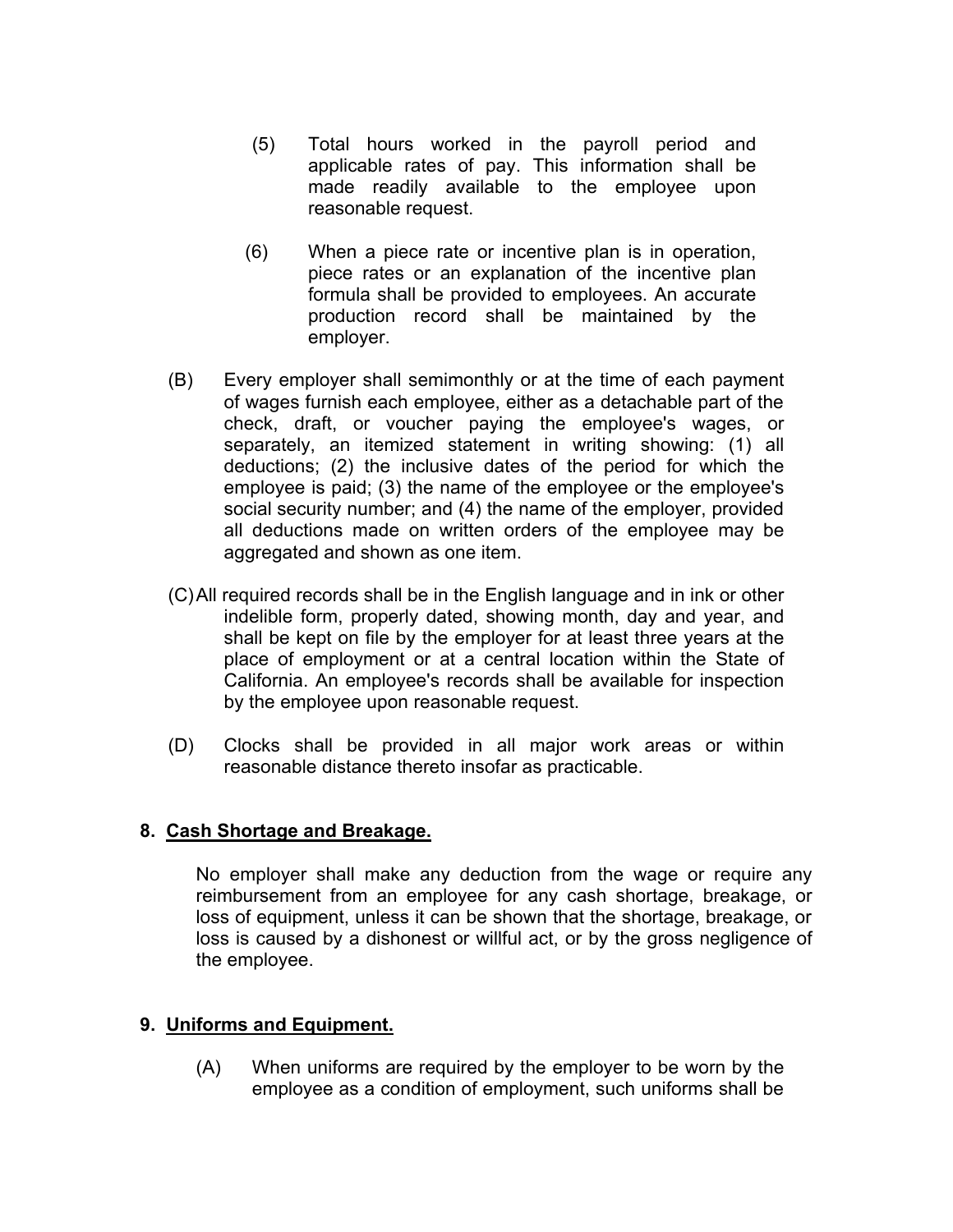provided and maintained by the employer. The term "uniform" includes wearing apparel and accessories of distinctive design or color.

NOTE: This section shall not apply to protective apparel regulated by the Occupational Safety and Health Standards Board.

 $(B)$ When tools or equipment are required by the employer or are necessary to the performance of a job, such tools and equipment shall be provided and maintained by the employer, except that an employee whose wages are at least two (2) times the minimum wage provided herein may be required to provide and maintain hand tools and equipment customarily required by the trade or craft. This subsection (B) shall not apply to apprentices regularly indentured under the State Division of Apprenticeship Standards.

**NOTE:** This section shall not apply to protective equipment and safety devices on tools regulated by the Occupational Safety and Health Standards Board.

 $(C)$ A reasonable deposit may be required as security for the return of the items furnished by the employer under provisions of subsections (A) and (B) of this section upon issuance of a receipt to the employee for such deposit. Such deposits shall be made pursuant to Section 400 and following of the Labor Code or an employer with the prior written authorization of the employee may deduct from the employee's last check the cost of an item furnished pursuant to (A) and (B) above in the event said item is not returned. No deduction shall be made at any time for normal wear and tear. All items furnished by the employer shall be returned by the employee upon completion of the job.

#### **10. Meals and Lodging.**

(A) **"Meal"** means an adequate, well-balanced serving of a variety of wholesome, nutritious foods.

**"Lodging"** means living accommodations available to the employee for full-time occupancy which are adequate, decent, and sanitary according to usual and customary standards. Employees shall not be required to share a bed.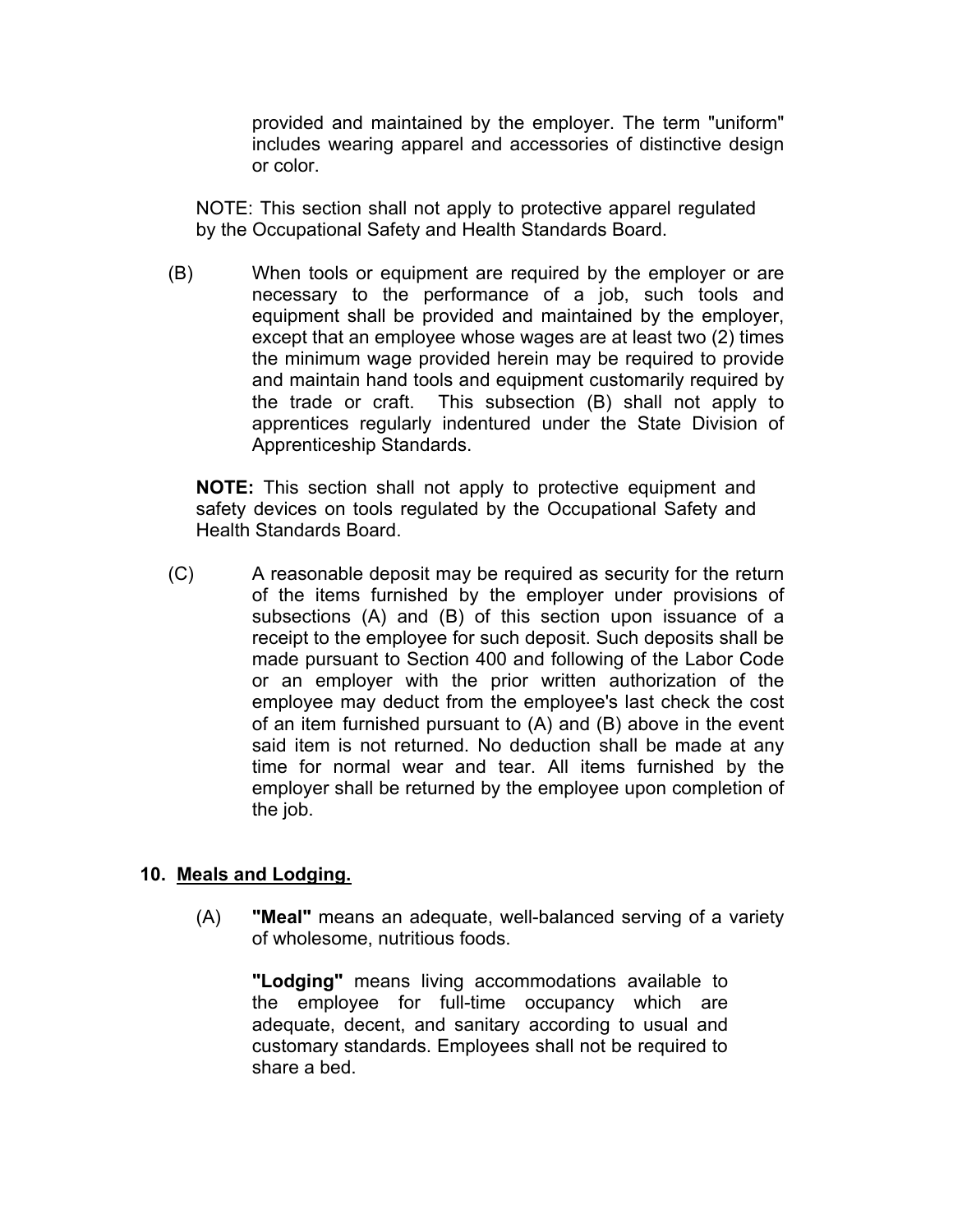(B) Meals or lodging may not be credited against the minimum wage without a voluntary written agreement between the employer and the employee. When credit for meals or lodging is used to meet part of the employer's minimum wage obligation, the amounts so credited may not be more than the following:

| Effective          | Effective          |
|--------------------|--------------------|
| January 1, 1998    | March 1, 1998      |
|                    |                    |
| \$24.25 per week   | \$27.05 per week   |
| \$20.00 per week   | \$22.30 per week   |
| \$290.80 per month | \$324.70 per month |
| \$430.20 per month | \$480.30 per month |
|                    |                    |
| \$1.80             | \$2.05             |
| \$2.55             | \$2.85             |
| \$3.40             | \$3.80             |
|                    |                    |
|                    |                    |

- $(C)$ Meals evaluated as part of the minimum wage must be bona fide meals consistent with the employee's work shift. Deductions shall not be made for meals not received nor lodging not used.
- $(D)$ If, as a condition of employment, the employee must live at the place of employment or occupy quarters owned or under the control of the employer, then the employer may not charge rent in excess of the values listed herein.

#### **11. Meal Periods.**

 $(A)$ No employer shall employ any person for a work period of more than five (5) hours without a meal period of not less than thirty (30) minutes, except that when a work period of not more than six (6) hours will complete the day's work the meal period may be waived by mutual consent of the employer and employee.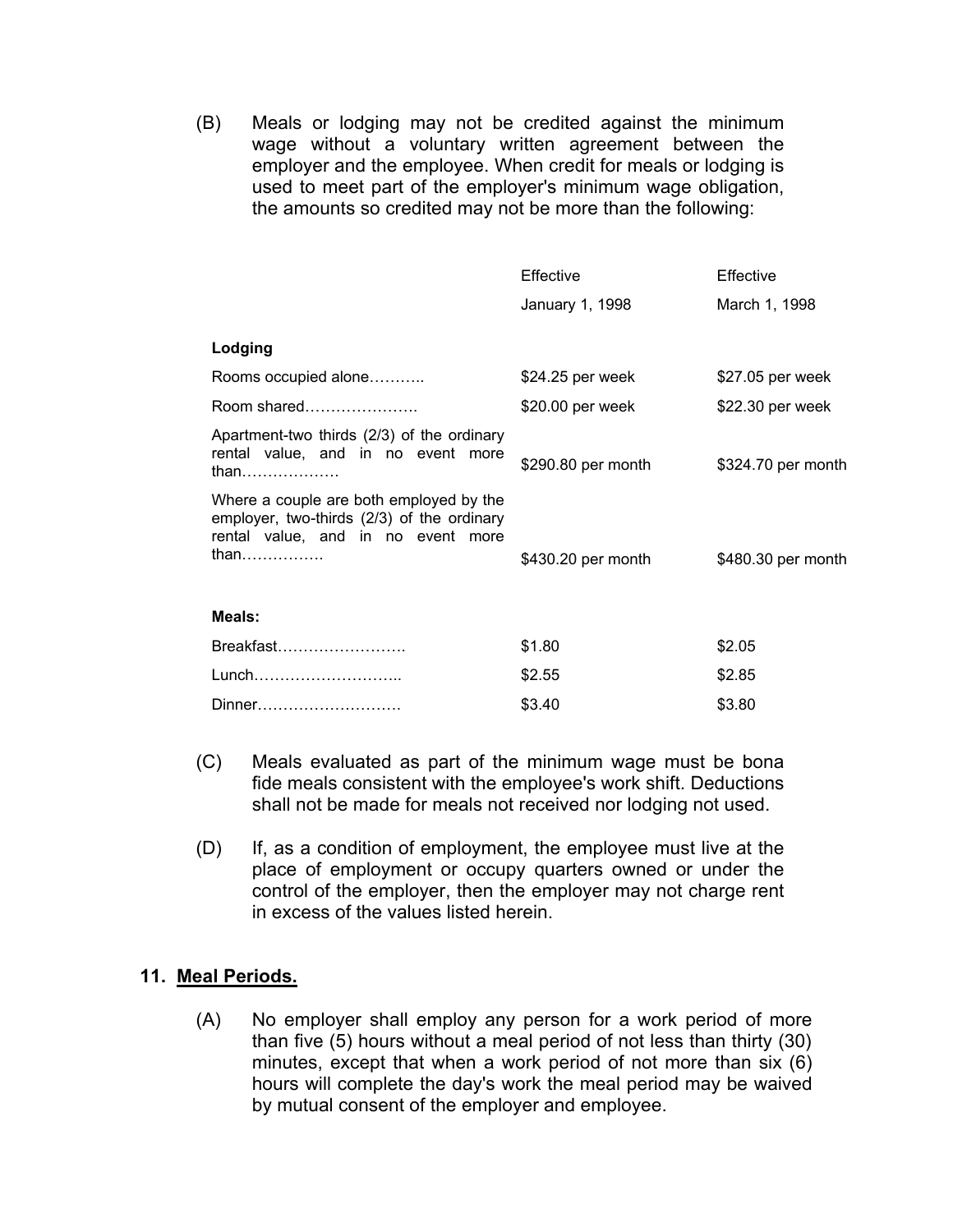- (B) An employer may not employ an employee for a work period of more than ten (10) hours per day without providing the employee with a second meal period of not less than thirty (30) minutes, except that if the total hours worked is no more than twelve (12) hours, the second meal period may be waived by mutual consent of the employer and the employee only if the first meal period was not waived.
- $(C)$ Unless the employee is relieved of all duty during a thirty  $(30)$ minute meal period, the meal period shall be considered an "on duty" meal period and counted as time worked. An "on duty" meal period shall be permitted only when the nature of the work prevents an employee from being relieved of all duty and when by written agreement between the parties an on-the-job paid meal period is agreed to. The written agreement shall state that the employee may, in writing, revoke the agreement at any time.
- $(D)$ If an employer fails to provide an employee a meal period in accordance with the applicable provisions of this Order, the employer shall pay the employee one (1) hour of pay at the employee's regular rate of compensation for each work day that the meal period is not provided.
- $(E)$ In all places of employment where employees are required to eat on the premises, a suitable place for that purpose shall be designated.

#### **12. Rest Periods.**

Every employer shall authorize and permit all employees to take rest periods, which insofar as practicable shall be in the middle of each work period. The authorized rest period time shall be based on the total hours worked daily at the rate of ten (10) minutes net rest time per four (4) hours or major fraction thereof.

However, a rest period need not be authorized for employees whose total daily work time is less than three and one-half  $(3 \frac{1}{2})$  hours. Authorized rest period time shall be counted as hours worked for which there shall be no deduction from wages.

If an employer fails to provide an employee a rest period in accordance with the applicable provisions of this Order, the employer shall pay the employee one (1) hour of pay at the employee's regular rate of compensation for each work day that the rest period is not provided.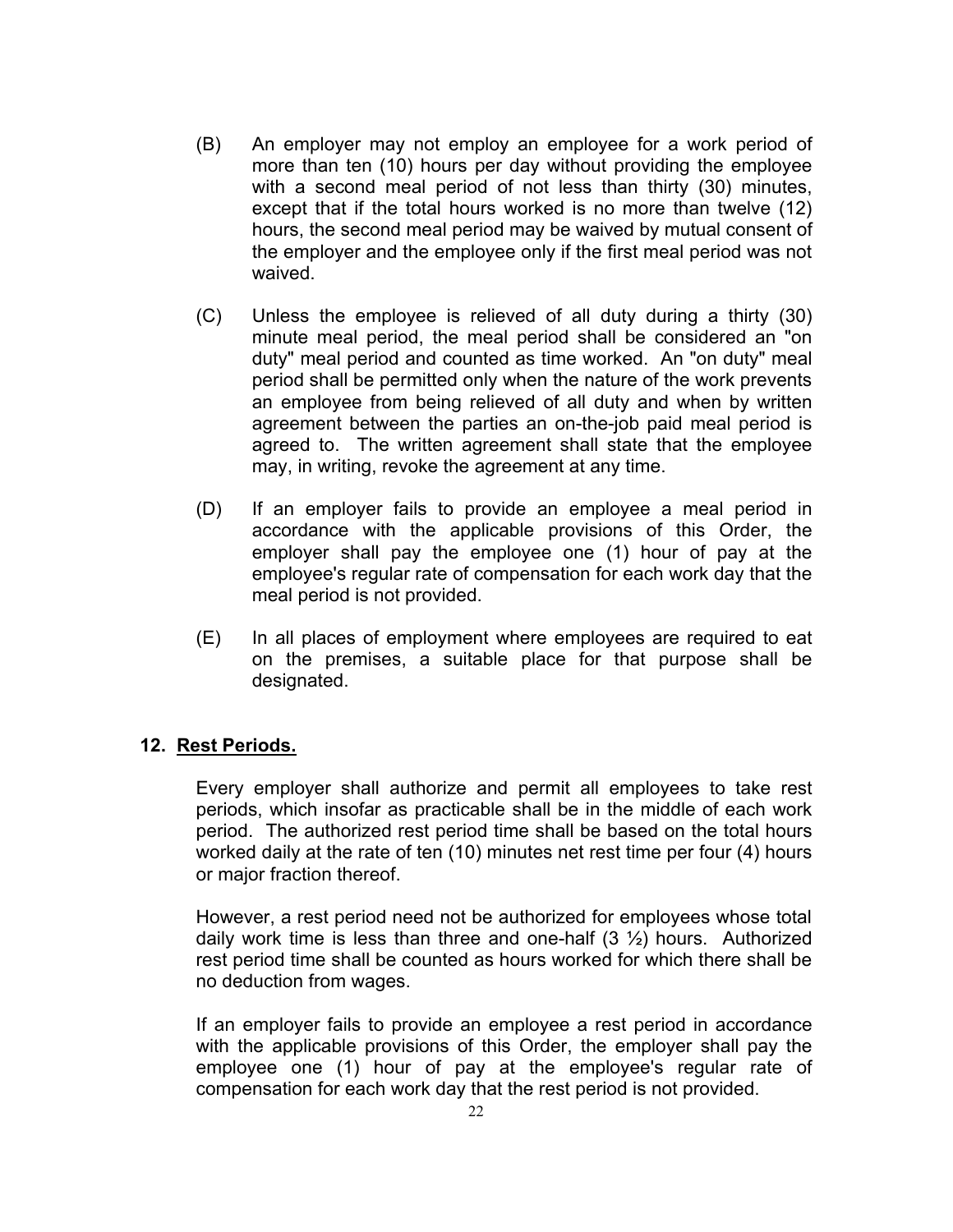### **13. Change Rooms and Resting Facilities.**

 $(A)$ Employers shall provide suitable lockers, closets, or equivalent for the safekeeping of employees' outer clothing during working hours, and when required, for their work clothing during nonworking hours. When the occupation requires a change of clothing, change rooms or equivalent space shall be provided in order that employees may change their clothing in reasonable privacy and comfort. These rooms or spaces may be adjacent to but shall be separate from toilet rooms and shall be kept clean.

NOTE: This section shall not apply to change rooms and storage facilities regulated by the Occupational Safety and Health Standards Board.

 $(B)$ Suitable resting facilities shall be provided in an area separate from the toilet rooms and shall be available to employees during work hours.

#### **14. Seats.**

- $(A)$ All working employees shall be provided with suitable seats when the nature of the work reasonably permits the use of seats.
- $(B)$ When employees are not engaged in the active duties of their employment and the nature of the work requires standing, an adequate number of suitable seats shall be placed in reasonable proximity to the work area and employees shall be permitted to use such seats when it does not interfere with the performance of their duties.

#### **15. Temperature.**

- $(A)$ The temperature maintained in each work area shall provide reasonable comfort consistent with industry-wide standards for the nature of the process and the work performed.
- (B) If excessive heat or humidity is created by the work process, the employer shall take all feasible means to reduce such excessive heat or humidity to a degree providing reasonable comfort. Where the nature of the employment requires a temperature of less than 60° F., a heated room shall be provided to which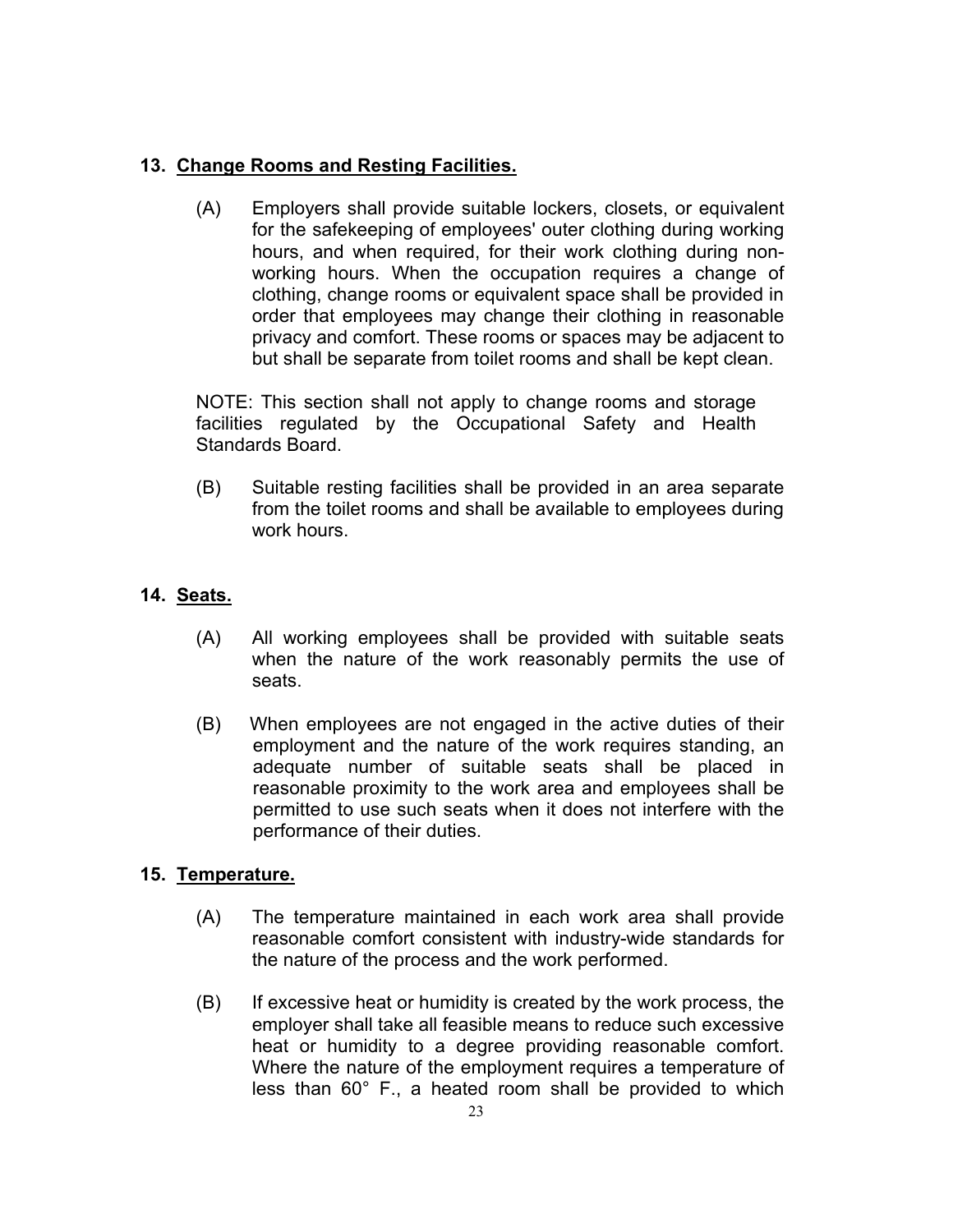employees may retire for warmth, and such room shall be maintained at not less than 68°.

- $(C)$ A temperature of not less than  $68^\circ$  shall be maintained in the toilet rooms, resting rooms, and change rooms during hours of use.
- (D) Federal and State energy guidelines shall prevail over any conflicting provision of this section.

#### **16. Elevators.**

Adequate elevator, escalator or similar service consistent with industry-wide standards for the nature of the process and the work performed shall be provided when employees are employed four floors or more above or below ground level.

## **17. Exemptions.**

If, in the opinion of the Division after due investigation, it is found that the enforcement of any provision contained in section 7, Records; section 12, Rest Periods; section 13, Change Rooms and Resting Facilities; section 14, Seats; section 15, Temperature; or section 16, Elevators, would not materially affect the welfare or comfort of employees and would work an undue hardship on the employer, exemption may be made at the discretion of the Division. Such exemptions shall be in writing to be effective and may be revoked after reasonable notice is given in writing. Application for exemption shall be made by the employer or by the employee and/or the employee's representative to the Division in writing. A copy of the application shall be posted at the place of employment at the time the application is filed with the Division.

#### **18. Filing Reports.**

(See California Labor Code, Section 1174(a))

#### **19. Inspection.**

(See California Labor Code, Section 1174)

#### **20. Penalties.**

(See Labor Code, Section 1199)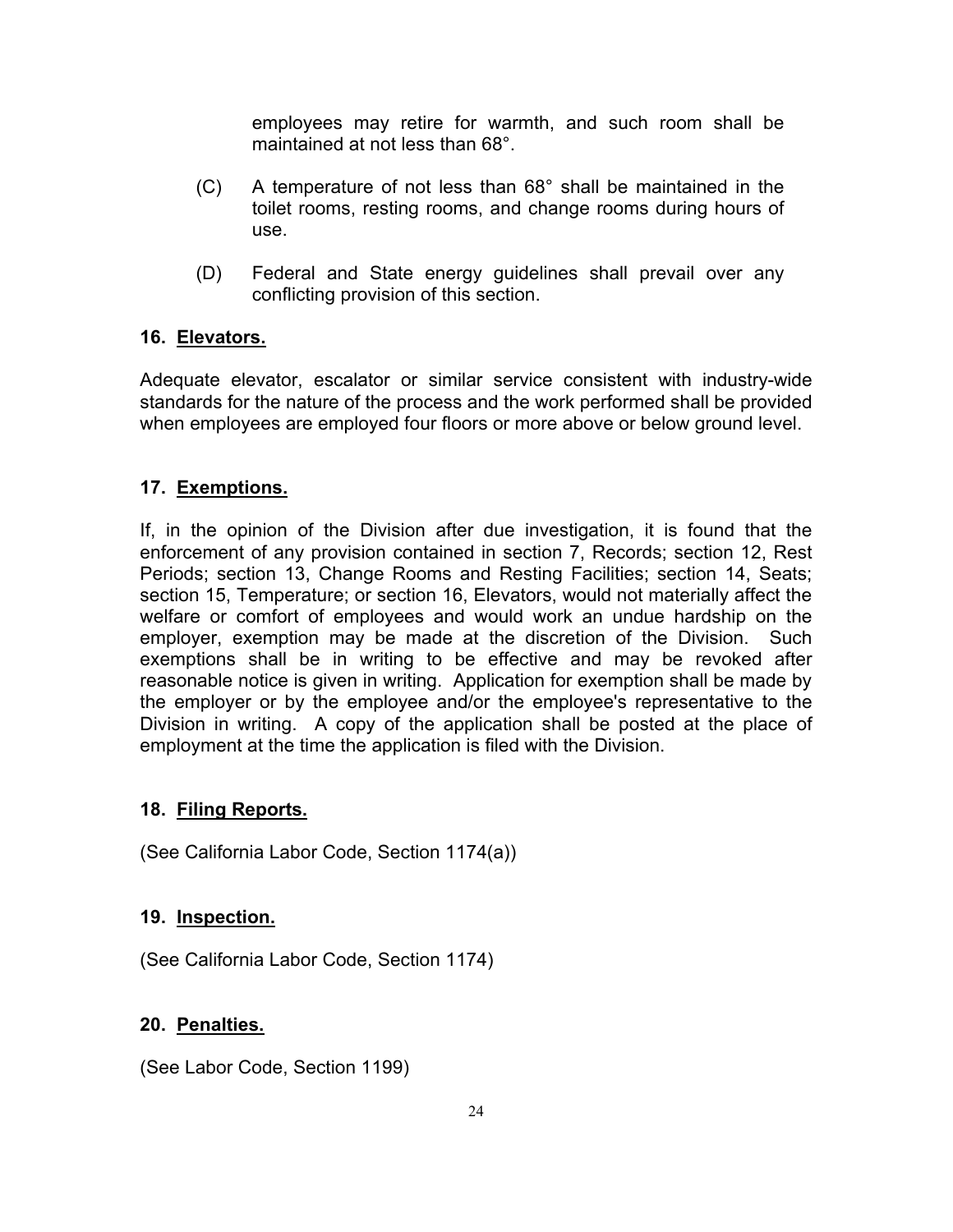In addition to any other civil penalties provided by law, any employer or any other person acting on behalf of the employer who violates, or causes to be violated, the provisions of this order, shall be subject to the civil penalty of:

- (A) Initial Violation -- \$50.00 for each underpaid employee for each pay period during which the employee was underpaid in addition to the amount which is sufficient to recover unpaid wages.
- $(B)$ Subsequent Violations -- \$100.00 for each underpaid employee for each pay period during which the employee was underpaid in addition to an amount which is sufficient to recover unpaid wages.
- $(C)$ The affected employee shall receive payment of all wages recovered.

The Labor Commissioner may also issue citations pursuant to Labor Code § 1197.1 for payment of wages for overtime work in violation of this order.

## **21. Separability.**

If the application of any provision of this Order, or any section, subsection, subdivision, sentence, clause, phrase, word, or portion of this Order should be held invalid or unconstitutional or unauthorized or prohibited by statute, the remaining provisions thereof shall not be affected thereby, but shall continue to be given full force and effect as if the part so held invalid or unconstitutional had not been included herein.

## **22. Posting of Order.**

Every employer shall keep a copy of this Order posted in an area frequented by employees where it may be easily read during the workday. Where the location of work or other conditions make this impractical, every employer shall keep a copy of this Order and make it available to every employee upon request.

#### **EXCERPTS FROM THE LABOR CODE**

**Section 98.6.** (a) No person shall discharge or in any manner discriminate against any employee because such employee has filed any bona fide complaint or claim or instituted or caused to be instituted any proceeding under or relating to his rights, which are under the jurisdiction of the Labor Commissioner, or has testified or is about to testify in any such proceeding or because of the exercise by such employee on behalf of himself or others of any rights afforded him.

(b) Any employee who is discharged, threatened with discharge, demoted, suspended, or in any other manner discriminated against in the terms and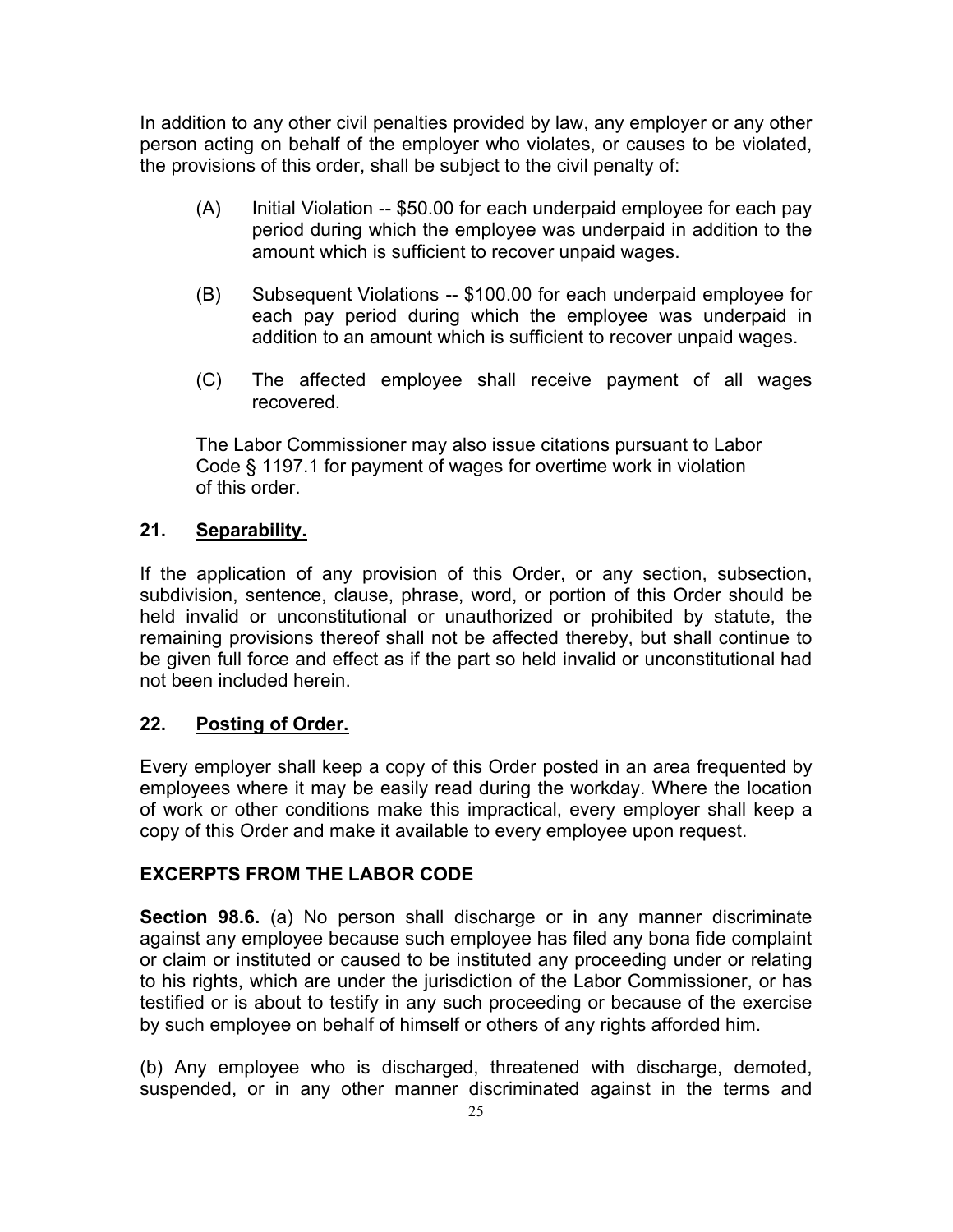conditions of such employment because such employee has made a bona fide complaint or claim to the division pursuant to this part shall be entitled to reinstatement and reimbursement for lost wages and work benefits caused by such acts of the employer. Any employer who willfully refuses to hire, promote, or otherwise restore an employee or former employee who has been determined to be eligible for such rehiring or promotion by a grievance procedure, arbitration or hearing authorized by law, is guilty of a misdemeanor.

**Note:** Nothing in this act shall be construed to entitle an employee to reinstatement or reimbursement for lost wages or work benefits if such employee willfully misrepresents any facts to support a complaint or claim filed with the Labor Commissioner.

**Section 200.** As used in this article: (a) "Wages" includes all amounts for labor performed by employees of every description, whether the amount is fixed or ascertained by the standard of time, task, piece, commission basis, or other method of calculation.

**Section 201.** If an employer discharges an employee, the wages earned and unpaid at the time of discharge are due and payable immediately.

**Section 202.** If an employee not having a written contract for a definite period quits his employment, his wages shall become due and payable not later than 72 hours thereafter, unless the employee has given 72 hours previous notice of his intention to quit, in which case the employee is entitled to his wages at the time of quitting.

**Section 226.** (a) Every employer shall semimonthly, or at the time of each payment of wages, furnish each of his or her employees either as a detachable part of the check, draft, or voucher paying the employee's wages, or separately when wages are paid by personal check or cash, an itemized statement in writing showing: (1) gross wages earned; (2) total hours worked by each employee whose compensation is based on an hourly wage; (3) all deductions; provided, that all deductions made on written orders of the employee may be aggregated and shown as one item; (4) net wages earned; (5) the inclusive dates of the period for which the employee is paid; (6) the name of the employee and his or her social security number; and (7) the name and address of the legal entity which is the employer.

**Section 1174.** Every person employing labor in this state shall:

(a) Furnish to the commission, at its request, reports or information which the commission requires to carry out this chapter. Such reports and information shall be verified if required by the commission or any member thereof.

(b) Allow any member of the commission or the employees of the Division of Labor Standards Enforcement free access to the place of business or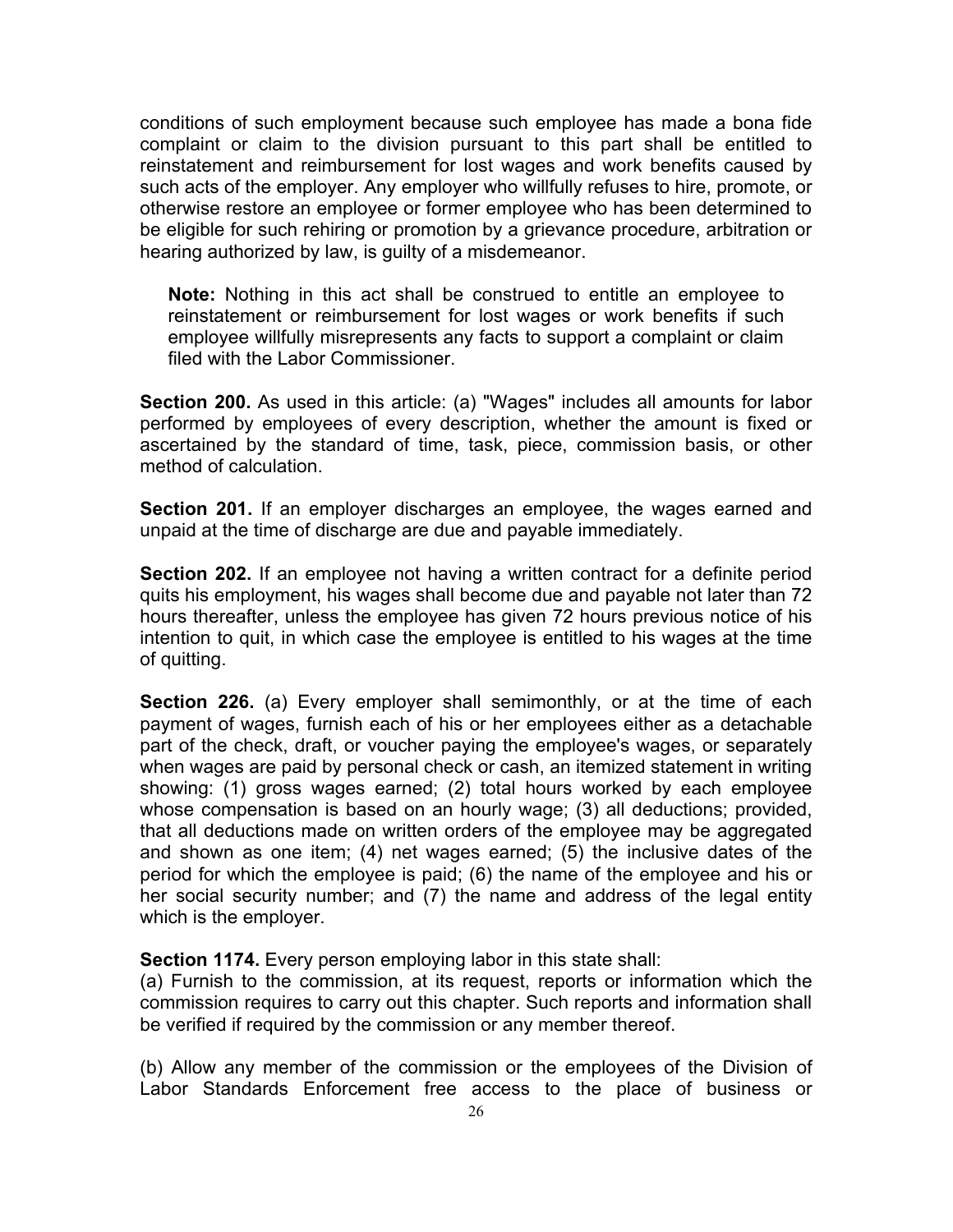employment of such person to secure any information or make any investigation which they are authorized by this chapter to ascertain or make. The commission may inspect or make excerpts, relating to the employment of employees, from the books, reports, contracts, payrolls, documents, or papers of such person.

(c) Keep a record showing the names and addresses of all employees employed and the ages of all minors.

(d) Keep at a central location in the state or at the plants or establishments at which employees are employed, payroll records showing the hours worked daily by, and the wages paid to, employees employed at the respective plants or establishments, and which shall be kept in accordance with rules established for this purpose by the commission, but in any case shall be kept on file for not less than two years. (1937 ch. 90, 1945 ch.1431, 1972 ch. 1122, 1979 ch. 373, 1990 ch. 1379)

**Section 1191.** For any occupation in which a minimum wage has been established, the commission may issue to an employee who is mentally or physically handicapped, or both, a special license authorizing the employment of the licensee for a period not to exceed one year from date of issue, at a wage less than the legal minimum wage. The commission shall fix a special minimum wage for the licensee. Such license may be renewed on a yearly basis.

**Section 1191.5.** Notwithstanding the provisions of Section 1191, the commission may issue a special license to a nonprofit organization such as a sheltered workshop or rehabilitation facility to permit the employment of employees who have been determined by the commission to meet the requirements in Section 1191 without requiring individual licenses of such employees. The commission shall fix a special minimum wage for such employees. The special license for the nonprofit corporation shall be renewed on a yearly basis, or more frequently as determined by the commission.

**Section 1199.** Every employer or other person acting either individually or as an officer, agent, or employee of another person is guilty of a misdemeanor and is punishable by a fine of not less than one hundred dollars (\$100) or by imprisonment for not less than 30 days, or by both, who does any of the following:

(a) Requires or causes any employee to work for longer hours than those fixed, or under conditions of labor prohibited by an order of the commission.

(b) Pays or causes to be paid to any employee a wage less than the minimum fixed by an order of the commission.

(c) Violates or refuses or neglects to comply with any provision of this chapter or any order or ruling of the commission.